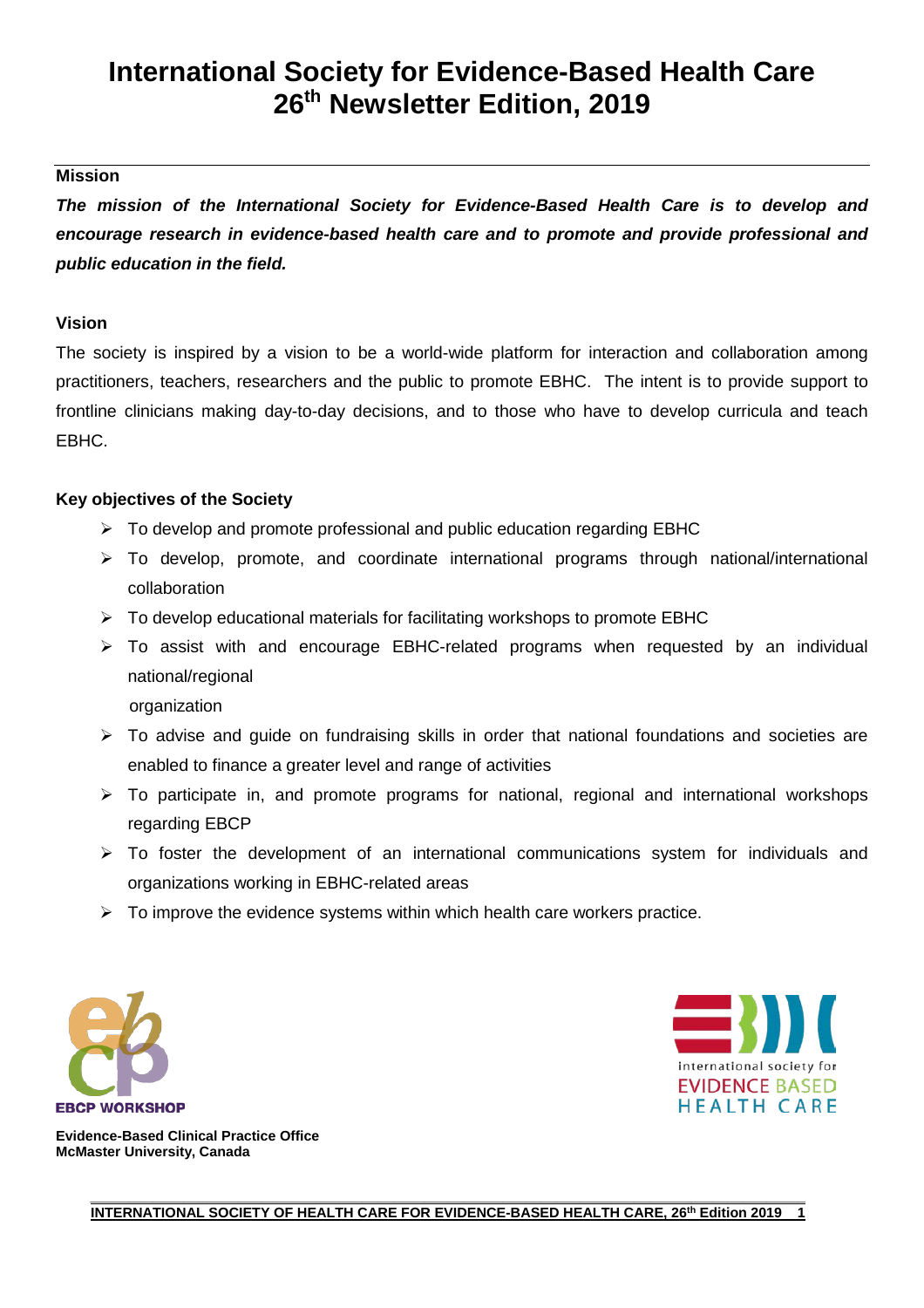# **TABLE OF CONTENTS**

### **RESEARCH and REVIEWS**

| A novel approach to evaluating the plausibility of causal relationships from non-randomized studies 3 |   |
|-------------------------------------------------------------------------------------------------------|---|
| Does framing by surgeons affect patient decision-making in rotator cuff surgery? A prospective        | 4 |
|                                                                                                       |   |
|                                                                                                       |   |
|                                                                                                       |   |
| Is dietary saturated fat harmful? Epidemiology vs. Evidence Based Medicine                            | 7 |
| User involvement in the recommendation development process to improve guideline adherence 9           |   |
| DECALIDAEC AND DEVIEWS                                                                                |   |

### **RESOURCES and REVIEWS**

| GRADE Provides Guidance about how to Communicate the Results of Systematic Reviews 11 |  |
|---------------------------------------------------------------------------------------|--|
|                                                                                       |  |
|                                                                                       |  |

# **WORKSHOPS AND CONFERENCES**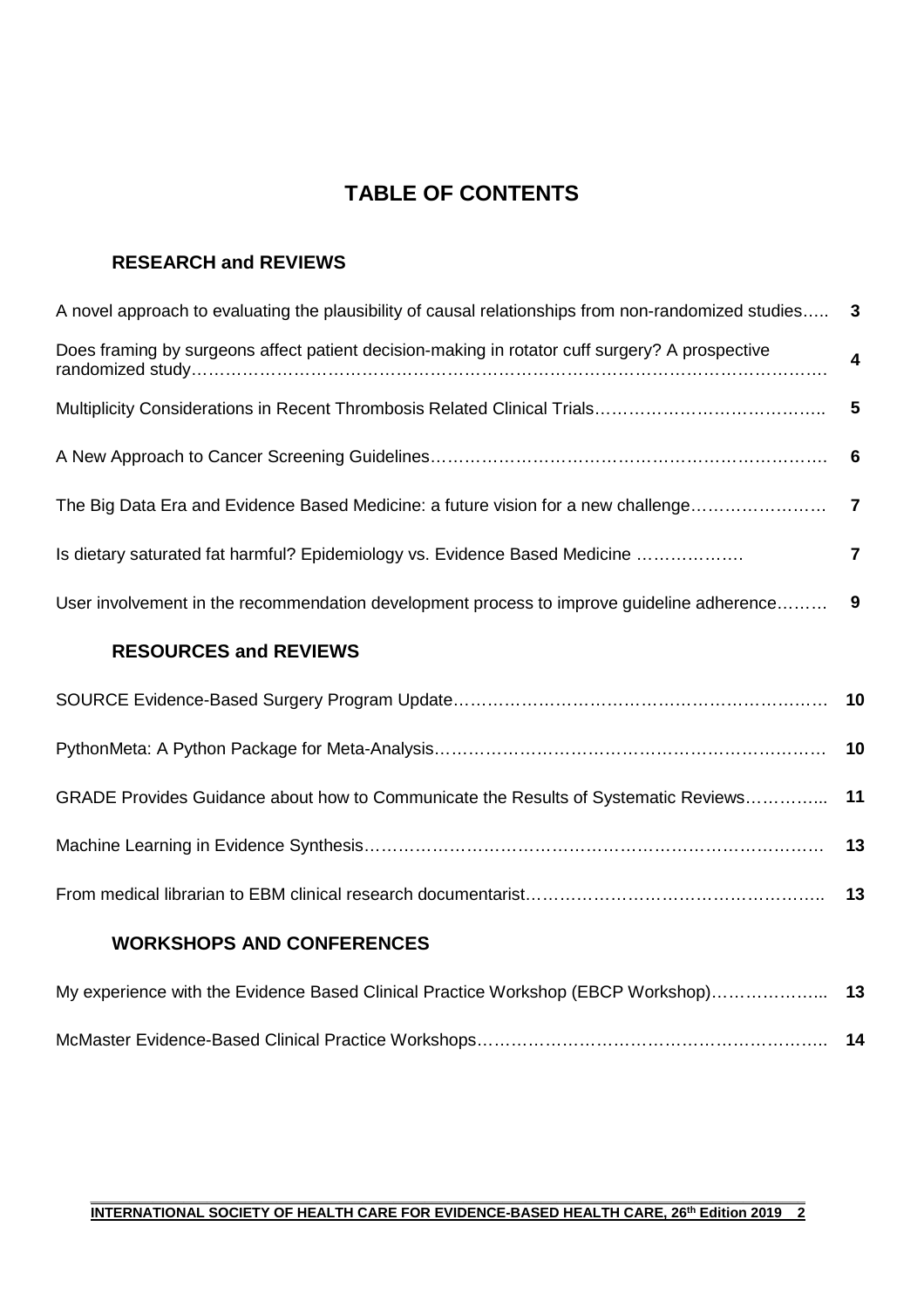# **A Novel Approach to Evaluating the Plausibility of Causal Relationships from Non-randomized Studies**

### Dena Zeraatkar, Bradley C. Johnston

The presence of a dose-response gradient has long been recognized as an important criterion for evaluating putative causal relationships. GRADE, for example, suggests rating up the certainty of evidence if a dose-response gradient is observed (1). A dose-response gradient, however, may be less convincing of a causal relationship in scenarios in which the exposure of interest is highly correlated with other potentially confounding exposures. Nutritional exposures, for example, are highly correlated with one another (2).

When randomized trials are not feasible or when there is insufficient evidence from randomized trials, non-randomized studies can provide important information on relationships between exposures and health outcomes. In a series of systematic reviews addressing the association between red and<br>processed meat consumption and adverse consumption cardiometabolic and cancer health outcomes that informed the recently published NutriRECS guideline (3), we implemented a novel approach to evaluate the plausibility of causal inferences drawn from nonrandomized studies.

In our systematic reviews, we observed a doseresponse association between greater red meat intake and increases in a number of adverse cardiometabolic and cancer health outcomes (4, 5). Because the consumption of red meat is highly correlated with other dietary characteristics (e.g., sodium, alcohol), we undertook an additional systematic review to compare health outcomes associated with adherence to dietary patterns that

are lower versus higher in red meat (6). We anticipated that if red meat is indeed a primary causal agent, the observed association between red meat and adverse health outcomes would be greater in studies directly addressing red meat compared to dietary pattern studies. This is because studies directly addressing red meat can examine a larger gradient in red meat intake (i.e., very low intake of red meat vs. very high intake of red meat) compared to dietary pattern studies in which participants are differentiated by their intake of a number of foods and nutrients, in addition to red meat, as a result of which the gradient in red meat intake is smaller (i.e., moderately low intake of red meat vs. moderately high intake of red meat).

We found effect estimates from our systematic review of studies addressing dietary patterns to be similar to those from our systematic review of studies on red meat, which suggests that the association between red meat and adverse health outcomes may be confounded by other foods and nutrients that are correlated with the consumption of red meat (Table 1). Given these findings, we did not feel sufficiently confident to rate up the evidence for dose-response.

Comparing the magnitude of association of highly correlated and potentially confounding exposures with the outcome of interest to the magnitude of association between the exposure and the outcome directly may be useful to evaluate the plausibility of causal relationships in fields where exposures are highly correlated, such as nutritional and lifestyle epidemiology (2). We caution investigators regarding rating up for dose-response in situations where the exposure of interest is highly correlated with other potentially confounding exposures.

**Table 1:** Plausibility of Causal Inferences Based on Summary of Evidence for Observed Effects for Red Meat, Processed Meat, and Dietary Patterns

| <b>Unprocessed Red Meat</b><br>Outcome<br>(reduction of 3 servings/week) |                                                                                    | <b>Processed Meat</b><br>(reduction of 3 servings/week) |                                                                                      | <b>Dietary Patterns</b><br>(lower vs. higher in red meat) |                                                                          |                                                                 |
|--------------------------------------------------------------------------|------------------------------------------------------------------------------------|---------------------------------------------------------|--------------------------------------------------------------------------------------|-----------------------------------------------------------|--------------------------------------------------------------------------|-----------------------------------------------------------------|
|                                                                          | <b>Risk Difference</b>                                                             | <b>Certainty of</b><br>Evidence                         | <b>Risk Difference</b>                                                               | <b>Certainty of</b><br>Evidence                           | <b>Risk Difference</b>                                                   | <b>Certainty of</b><br><b>Evidence</b>                          |
| Cardiovascular<br>mortality*†                                            | 4 fewer<br>per 1000 persons (from 5<br>fewer to 4 fewer) over<br>10.8 <sub>V</sub> | $\oplus$ 000<br><b>VERY LOW</b>                         | 4 fewer per 1000<br>persons (from 7 fewer<br>to 1 fewer) over 10.8 y                 | $\bigoplus$<br><b>VERY LOW</b>                            | 6 fewer per 1000<br>persons (from 9 fewer<br>to 2 fewer) over 10.8 y     | $\oplus$ OOO<br><b>VERY LOW</b>                                 |
| Type 2 diabetes*†                                                        | 6 fewer<br>per 1000 persons<br>(from 7 fewer to 4 fewer)<br>over 10.8 y            | $\oplus \oplus \bigcirc \bigcirc$<br>LOW                | 12 fewer per 1000<br>persons (from 16<br>fewer to 9 fewer) over<br>10.8 <sub>V</sub> | $\bigoplus$<br><b>VERY LOW</b>                            | 14 fewer per 1000<br>persons (from 18 fewer<br>to 8 fewer) over 10.8 y   | $\bigoplus$ $\bigcirc$ $\bigcirc$ $\bigcirc$<br><b>VERY LOW</b> |
| <b>Overall cancer</b><br>mortality $\uparrow\downarrow$                  | 7 fewer<br>per 1000 persons (from 9<br>fewer to 6 fewer) over<br>lifetime          | ⊕⊕○○<br>LOW                                             | 8 fewer per 1000<br>persons (from 12<br>fewer to 6 fewer) over<br>lifetime           | ⊕⊕○○<br>LOW                                               | 12 fewer per 1000<br>persons (from 18 fewer<br>to 4 fewer) over lifetime | $\bigoplus$ ( ) ( ) ( )<br><b>VERY LOW</b>                      |

\* Based on reference 3. † Based on reference 5. ‡ Based on reference 4

**\_\_\_\_\_\_\_\_\_\_\_\_\_\_\_\_\_\_\_\_\_\_\_\_\_\_\_\_\_\_\_\_\_\_\_\_\_\_\_\_\_\_\_\_\_\_\_\_\_\_\_\_\_\_\_\_\_\_\_\_\_\_\_\_\_\_\_\_\_\_\_\_\_\_\_\_\_\_\_\_\_\_\_\_\_\_\_\_\_\_\_\_ INTERNATIONAL SOCIETY OF HEALTH CARE FOR EVIDENCE-BASED HEALTH CARE, 26<sup>th</sup> Edition 2019 3**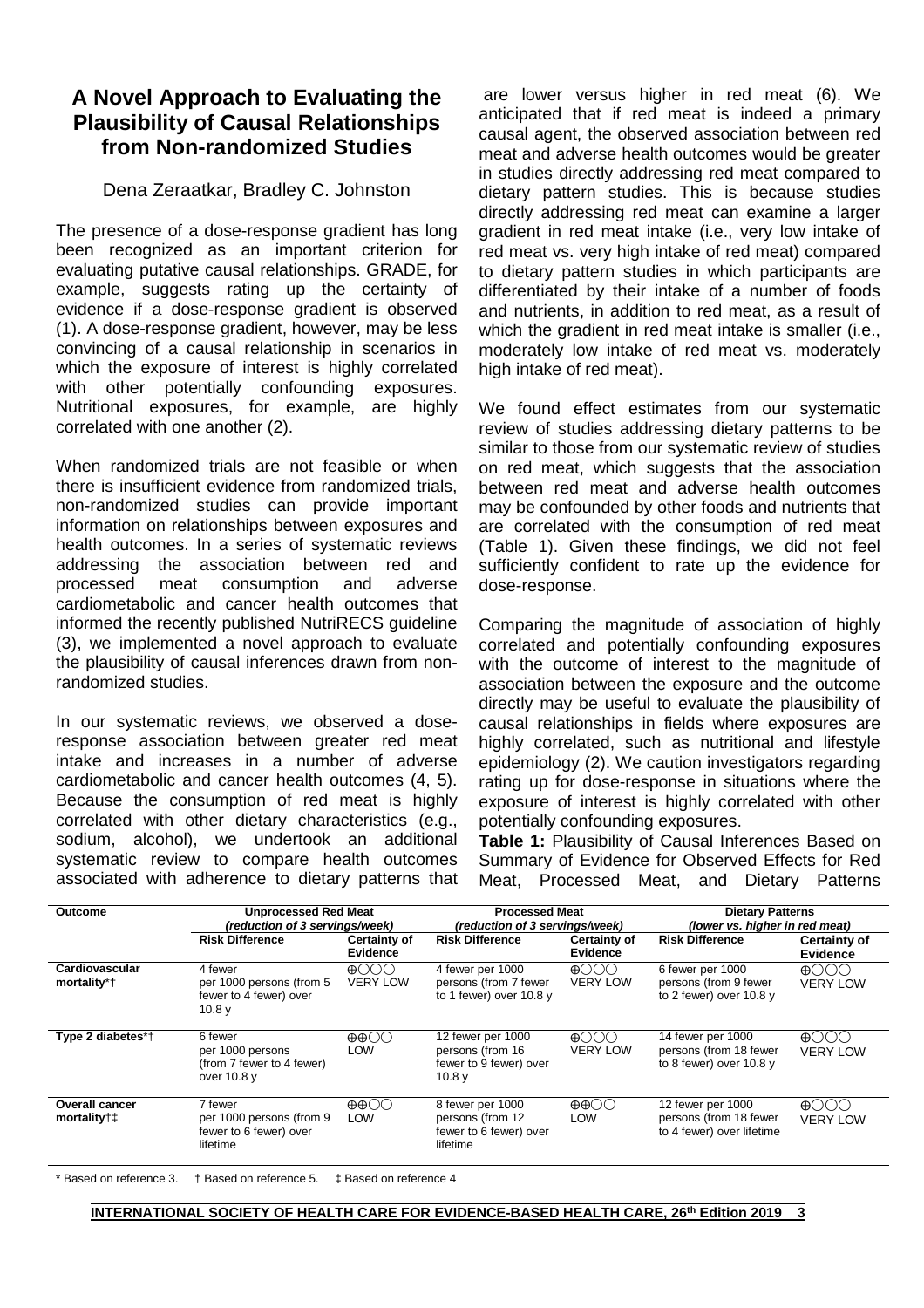#### **References**

- 1. Guyatt GH, Oxman AD, Sultan S, Glasziou P, Akl EA, Alonso-Coello P, Atkins D, Kunz R, Brozek J, Montori V, Jaeschke R, Rind D, Dahm P, Meerpohl J, Vist G, Berliner E, Norris S, Falck-Ytter Y, Murad MH, Schünemann HJ. GRADE guidelines: 9. Rating up the quality of evidence. Journal of clinical epidemiology. 2011 Dec 1;64(12):1311-6.
- 2. Trepanowski JF, Ioannidis JP. Perspective: limiting dependence on nonrandomized studies and improving randomized trials in human nutrition research: why and how. Advances in Nutrition. 2018 Jul 1;9(4):367-77.
- 3. Johnston BC, Zeraatkar D, Han MA, Vernooij RW, Valli C, El Dib R, Marshall C, Stover PJ, Fairweather-Taitt S, Wójcik G, Bhatia F, de Souza R, Brotons C, Meerpohl JJ, Patel CJ, Djulbegovic B, Alonso-Coello P, Bala MM, Guyatt GH. Unprocessed red meat and processed meat consumption: dietary guideline recommendations from the nutritional recommendations (NutriRECS) consortium. Annals of Internal Medicine. 2019 Oct 1.
- 4. Zeraatkar D, Han MA, Guyatt GH, Vernooij RW, El Dib R, Cheung K, Milio K, Zworth M, Bartoszko JJ, Valli C, Rabassa M, Lee Y, Zajac J, Prokop-Dorner A, Lo C, Bala MM, Alonso-Coello P, Hanna SE, Johnston BC. Red and processed meat consumption and risk for allcause mortality and cardiometabolic outcomes: a systematic review and meta-analysis of cohort studies. Annals of Internal Medicine. 2019 Oct 1.
- 5. Han MA, Zeraatkar D, Guyatt GH, Vernooij RW, El Dib R, Zhang Y, Algarni A, Leung G, Storman D, Valli C, Rabassa M, Rehman N, Parvizian MK, Zworth M, Bartoszko JJ, Lopes LC, Sit D, Bala MM, Alonso-Coello P, Johnston BC. Reduction of red and processed meat intake and cancer mortality and incidence: a systematic review and meta-analysis of cohort studies. Annals of Internal Medicine. 2019 Oct 1.
- **6.** Vernooij RW, Zeraatkar D, Han MA, El Dib R, Zworth M, Milio K, Sit D, Lee Y, Gomaa H, Valli C, Swierz MJ, Chang Y, Hanna SE, Brauer PM, Sievenpiper J, de Souza R, Alonso-Coello P, Bala MM, Guyatt GH, Johnston BC. Patterns of red and processed meat consumption and risk for cardiometabolic and cancer outcomes: a systematic review and meta-analysis of cohort studies. Annals of Internal Medicine. 2019 Oct 1.

# **Does Framing by Surgeons Affect Patient Decision-making in Rotator Cuff Surgery? A Prospective Randomized Study**

Carlos Torrens, Joan Miquel, Fernando Santana

Surgeons may place more emphasis on the benefits that may be obtained from a particular procedure, versus possible rate of failure, when speaking with their patients. Our group conducted a study to explore whether patient's decisions to undergo surgery was affected with how details on expected outcomes was presented. (1)

Patient's diagnosed with a rotator cuff tear were randomly allocated to group I (information given in a positive way) or to group II (information given in a negative way), and therefore had to answer one of the following questions depending on the assigned group:

**Group I:** Your doctor informs you that you have a rotator cuff tear and states that if he/she surgically repairs your cuff tear you will improve and that the cuff remains healed at the 2-year follow-up in 71% of the cases where surgery is done. Would you choose surgery? Yes or No

**Group B:** Your doctor informs you that you have a rotator cuff tear and that if he/she surgically repairs your cuff tear you will improve and that the cuff is torn again at 2-year follow-up in 29% of the cases where surgery is done. Would you choose surgery? Yes or No

80 patients participated in the study (43 in group I and 37 in group II). Patients in the positive/benefit group accepted surgery more often than those belonging to the negative/side-effect group (p<0.001). In group I, 84% of the patients accepted surgery compared to 46% in group II.

Patients informed in a positive/benefit-focussed way are more prone to accept surgery. The way that doctors deliver information affects patient's decisionmaking. Further studies are needed to inform optimal communication for shared-decision making, but surgeons should ensure that patients considering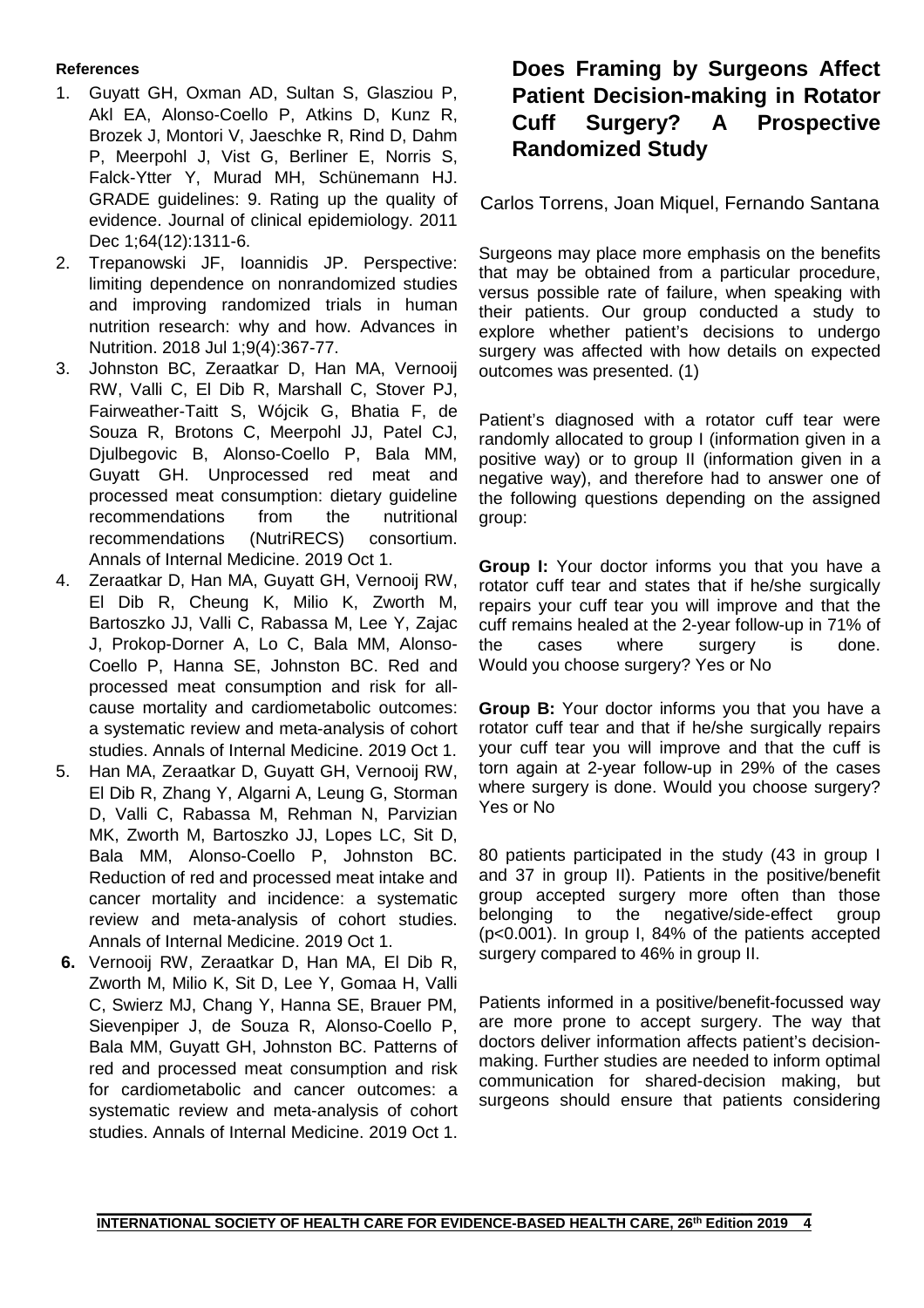surgery are aware of both the potential for benefit and failure. Patient satisfaction with surgical outcomes is often poor when expectations are not met.

#### **References**

1. Torrens C, Miquel J, Santana F. [Do we really](https://www.ncbi.nlm.nih.gov/pubmed/31036041)  [allow patient decision-making in rotator cuff](https://www.ncbi.nlm.nih.gov/pubmed/31036041)  [surgery? A prospective randomized study.](https://www.ncbi.nlm.nih.gov/pubmed/31036041) J Orthop Surg Res. 2019; 14(1): 116.

# **Multiplicity Considerations in Recent Thrombosis Related Clinical Trials**

#### Samuel A. Berkman

Confirmatory (phase 3) randomized clinical trials are often designed with composite rather than single endpoints, with the aim of improving power to detect a statistically significant effect. Such trials also typically include multiple secondary endpoints, sometimes arranged hierarchically.

The more endpoints, both primary and secondary, the greater the likelihood for the occurrence of a false positive result, or a type one error. The purpose of adjustment for multiplicity is to minimize the likelihood of false positive results, and both the Food and Drug Administration and the European Medicine Agency have recently released guidelines on multiplicity.

One example of multiplicity adjustment in thrombosis is illustrated in the recent Compass trial where aspirin (100mg per day) plus Rivaroxaban (2.5 mg bid) was compared to aspirin alone in patients who had preexisting coronary artery disease, 60% of whom had a previous myocardial infarction. The incidence of the primary composite end point of stroke, myocardial infarction and cardiovascular death, was 24% lower in the combination group, which was statistically significant. Mortality, on its own, showed an 18% reduction in the combination group versus the aspirin alone group at p=0.01; however after multiplicity adjustment using the Hochberg procedure, the mortality benefit was no longer deemed statistically significant, as it had to be less than 0.0025 to prevent false positive results.

Some experts view no need to correct for multiplicity and view such testing as somewhat arbitrary and particularly do not see why they should be applied to a trial like Compass, which was stopped early by the drug monitoring safety board. However other expert methodologists differ and feel the strict guidelines

regarding the need for multiplicity adjustment being promulgated by the regulatory agencies are not occurring in a vacuum. As a compromise, the 18% reduction in mortality is presented with an asterisk in the Rivaroxaban package insert showing a p value and confidence interval indicating superiority in mortality, but with the asterisk denoting no adjustment for multiplicity.

The APEX trial provides another example regarding multiplicity adjustment in a recent thrombosis trial. This study compared factor Xa inhibitor Betrixaban with low-molecular-weight heparin in critically ill hospitalized patients during hospitalization and after discharge. Two different tests were used to check for multiplicity.

#### In a fixed sequence test (see figure 1)



called AP for all comers . For the study to be viewed as successful in fixed sequence, step one has to achieve a value of under .05, which it did not at 0.054. Therefore with the fixed sequence test no matter what the p values achieved in subpopulations 2 (.03) and 3,(.006) the study is viewed to be only hypothesis generating in fixed sequence because subpopulation achieved 1 achieved a p value of 0.054 which was not under .05

Adapted from Dmitrienko and D'Agostinoi, NEJM, multiplicity considerations in clinical trials NEJM 2018:378: 2115-

if a significant treatment effect was achieved in subpopulation 1 then subpopulation 2 needed to achieve a p value of under .05, and if met then the third subpopulation only needed to achieve a p value of 0.05. However if subpopulation one did not achieve a statistically significant result (see figure 3).

| Population            | P Value (Betrixaban vs.<br>Enoxaparin) | <b>Fixed-Sequence Test</b> | <b>Hochberg Test</b>  |
|-----------------------|----------------------------------------|----------------------------|-----------------------|
| Subpopulation 1       | 0.054                                  | No significant effect      | No significant effect |
| Subpopulation 2       | 0.03                                   | No significant effect      | No significant effect |
| All-comers population | 0.006                                  | No significant effect      | Significant effect    |

Subpopulation one was patients with a D Dimer at least two times over upper limit of normal. Population two is those in subpopulation one who were also over 75 years of age. All comers is all patients who could be evaluated<br>for the primary efficacy outcome. All comers should have been subpopulation one in the fixed sequence test si they are the most important subpopulation

Adapted from Dmitrienko and D'Agostino, NEJM , multiplicity considerations in clinical trials NEJM 2018;378: 2115-22

then even if the second and third populations achieve p values of less than .05, the entire study was to be viewed only as hypothesis generating. This underscores a limitation of the fixed sequence test in that the use of this test can only be justified if the most significant p value is expected in subpopulation one, which was not the case in APEX. The Hochberg test**,** (see figure 2)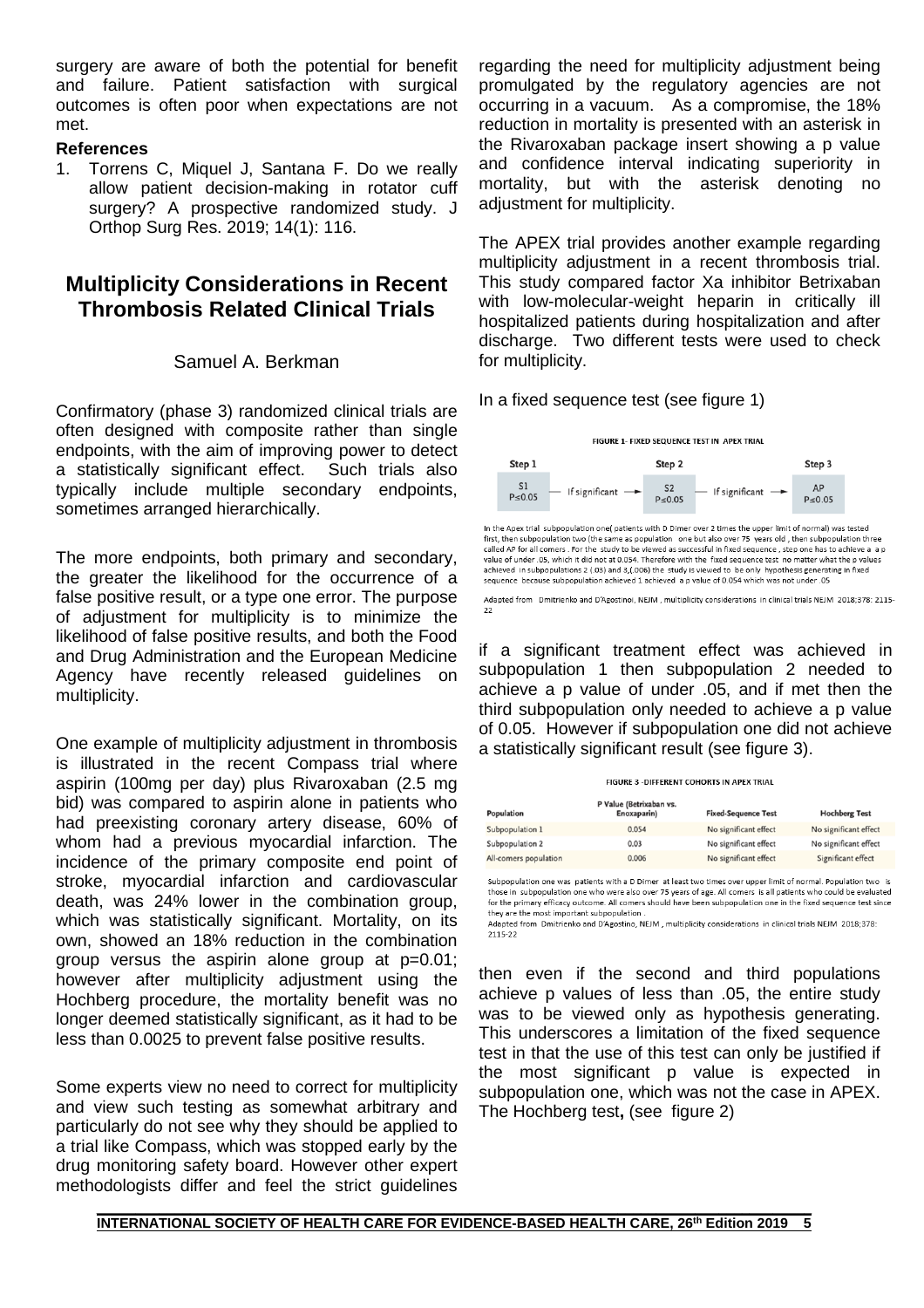FIGURE 2-HOCHBERG TEST IN THE APEX TRIAL



In the Hochberg test, if one achieves a significant result in subpopulation population 3 in this trial called AP for all comers then even if S1 and S2 are not significant, if subpopulation reaches a low enough p value, the intervention is viewed as significant Adapted from Dmitrienko and D'Agostino, NEJM, multiplicity considerations in clinical trials NEJM 2018;378: 2115-22

on the other hand, tests subpopulation 1 first because it corresponds to the highest p value. Even if subpopulation 1 does not achieve significance, if subpopulation 2 or 3 have low enough p values the study would be successful. Therefore based upon the fixed sequence test the APEX study was viewed as negative but using the Hochberg test it was positive.

Ultimately the FDA felt the Hochberg test was more appropriate because subpopulation 3, which consisted of all patients who could be evaluated for the primary efficacy outcome, was deemed to be more important than subpopulation 1, which consisted of only patients with elevated D Dimer levels. The choice of approach to addressing multiplicity considerations strongly impacted the FDAs decision to approve Betrixaban for post hospital discharge DVT prophylaxis in high-risk medical patients.

#### **References**

- 1. Dmitrenko A, and D'Agostino, Multiplicity Considerations in clinical trials, NEJM, 2018; 378: 2115-22
- 2. Eikelboom JW et al, Rivaroaxaban with or without ASA in stable cardiovascular disease, NEJM 2017; 377: 119-30
- 3. Cohen AT et al, Extended thromboprophylaxis with Betrixiban in acutely ill medical patients. NEJM, 2016; 375:534-44

## **A New Approach to Cancer Screening Guidelines**

#### Lise M. Helsingen, Gordon Guyatt

Given the harms and burdens, how much benefit would most people require to undergo screening for cancer? Even though this question is crucial, until now it has never been addressed explicitly in guidelines for cancer screening. We recently took part in the development of a colorectal cancer screening *[guideline](https://www.bmj.com/content/367/bmj.l5515)* in which we used a new

approach to make explicit judgements about peoples' values and preferences (1).

The guideline panel defined thresholds of benefit below which most people would decline screening, and above which they would likely choose screening. Before examining the benefit, the panel reviewed the harms, burdens and practical issues associated with screening. Considering these undesirable consequences, the panel completed surveys assessing how much benefit typical people would require to undergo screening. Based on the survey results, the panel defined thresholds of required benefit. For example, for screening with faecal immunochemical testing every year for 15 years the panel estimated that a typical threshold to undertake screening would be a reduction in colorectal cancer deaths of 5 per 1000. Bearing these thresholds of required benefit in mind, the panel examined the full body of evidence and issued their recommendations.

#### **Novel recommendations**

This is the first guideline of colorectal cancer screening to avoid a blanket recommendation for screening for all above a certain age. The guideline panel found that the pre-defined threshold of required benefit was reached when the cancer risk over 15 years was 3% or higher. Therefore, the panel suggested that for a 15-year risk of colorectal cancer of 3% or higher the majority of fully informed individuals would likely choose screening, but when the risk is lower the majority of individuals are likely to judge that benefits do not outweigh harms and burdens. The panel therefore emphasized shared decision making based on balanced information about absolute benefits, harms and burdens of screening.

#### **Several advantages**

Setting a threshold for the required benefit before reviewing the evidence of screening benefit enabled us to make explicit and transparent judgments regarding individual's values and preferences. Our approach also facilitates efficient and coherent recommendation development across a range of individual prognosis. Further, it minimizes the influence of panelists pre-conceived beliefs regarding appropriate recommendations. The approach may be suitable also for other decisions in which one key beneficial outcome is weighted against potential harms and burdens. It works well for cancer screening because disease-specific mortality is the most important expected benefit.

*The guideline is a BMJ Rapid Recommendation – a collaborative project between The BMJ and [the](http://magicproject.org/)  [MAGIC](http://magicproject.org/) Evidence Ecosystem Foundationthat aims at accelerating new evidence into practice*.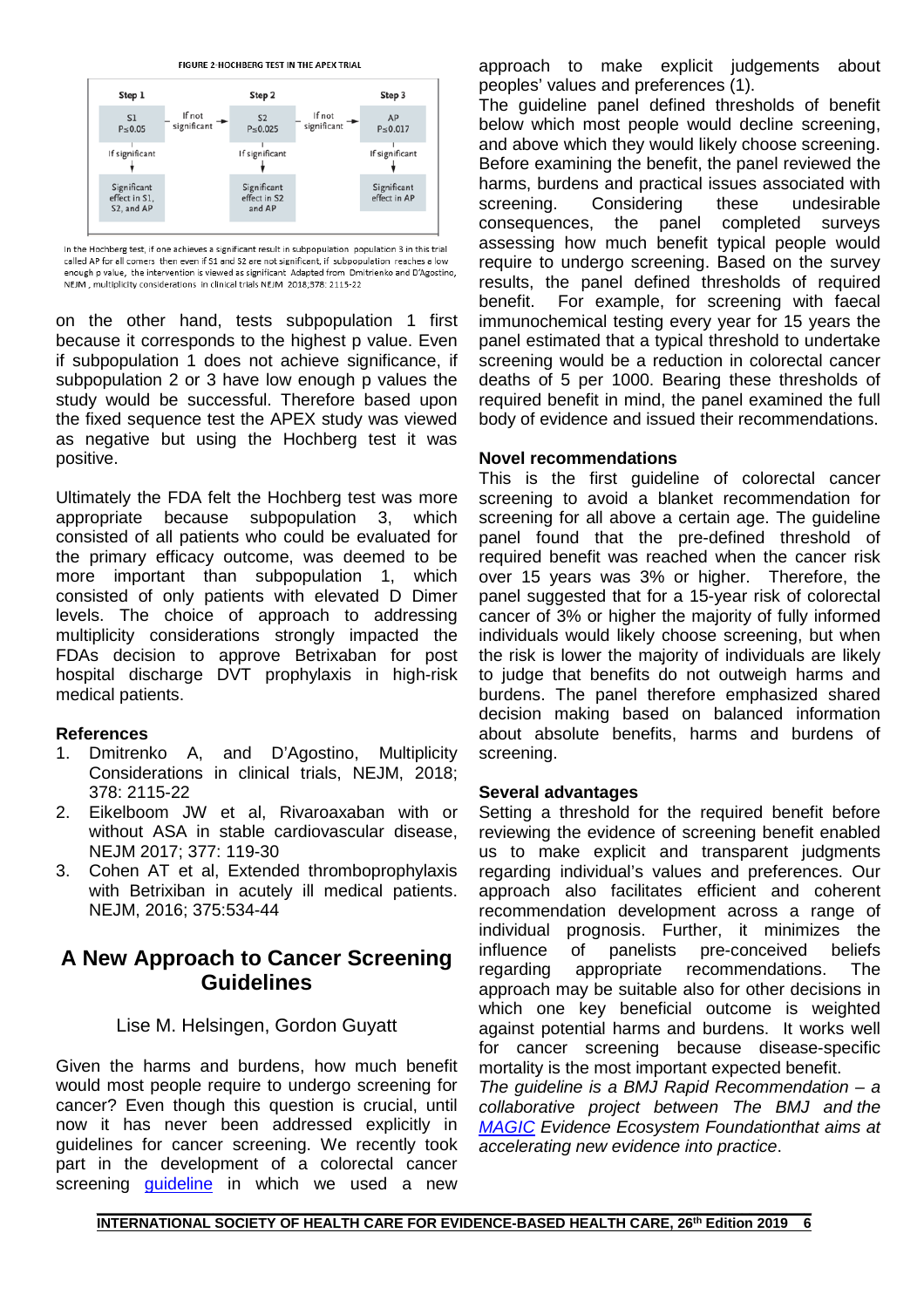### **References**

1. Helsingen LM, Vandvik PO, Jodal HC et al. Colorectal cancer screening with faecal immunochemical testing, sigmoidoscopy or colonoscopy: a clinical practice guideline. *BMJ* 2019;367:l5515

# **The Big Data Era and Evidence Based Medicine: A Future Vision for a New Challenge.**

### Ramón Puchades

With the development of bioinformatics and biomedicine, the influence of pure sciences in clinical research is expanding the capacity to treat an amount of data not previously managed. In this sense, Big Data will change (-or is changing) clinical epidemiology<sup>1</sup>. EBM will need an adaptation process in order to deal with this new era, in terms of methodology and data analysis. Big Data may, or may not, increase the precision and accuracy of diagnosis and – less likely – more accurate estimates of treatment effects. Hence, for example, data bases of millions could identify risk difference in the vicinity of 5 to 7% corresponding to NNTs of 15 or 20. On the other hand, Big Data analytics can manage an N of millions for an objective of a risk difference of 100% and a corresponding NNT of 1 if the result is a completely accurate identification of responders. However, although these objectives are ideals, Big Data could represent overinformation and become more a problem than a solution. The challenge for EBM is to develop and implement methods to filter this overinformation, and determine its validity, results and application.

#### **References**

1. Manrai AK, Patel CJ, Ioannidis JPA. In the Era of Precision Medicine and Big Data, Who Is Normal? JAMA. 2018 May 15;319(19):1981- 1982.

# **Is Dietary Saturated Fat Harmful? Epidemiology vs. Evidence Based Medicine**

### Eric C. Westman

Acknowledgments/Conflicts: Past President: Obesity Medicine Association. Author royalties: Keto Clarity, Cholesterol Clarity. Equity interest: Adapt Your Life, a low-carb education and product company.

In 1998, after two of my patients had success doing the Atkins Diet, and both of their lipid profiles improved— I observed an anomaly. Going against everything I had learned about the dietary fat/heart disease hypothesis, these patients lost weight and their cholesterol levels got better when eating saturated fat. How could this be? My team's curiosity helped to start the scientific evaluation of low-carb, high-fat diets.

At the same time that our early research was going on, several journalists documented the story that the widespread nutritional guidelines to restrict saturated fat were based on epidemiological studies, and the subsequent attempts to show that saturated fat was harmful in randomized, controlled, clinical trials were repeatedly unsuccessful.

From my vantage point, I think that the difference in opinions about dietary saturated fat derives from the tension between "big E" epidemiology and "small e" clinical epidemiology (evidence-based medicine). There is a big difference in the valuation of observational data between the epidemiologists and the clinical epidemiologists. The organizations that bring together "big E" Epidemiologists will emphasize the findings from observational research, including nutritional epidemiology. Epidemiologists have no problem giving guideline recommendations based on observational, non-experimental data—it's all they have. A *clinical* epidemiologist categorizes all of this research as "hypothesis generating"—or a "good idea to then test in a randomized controlled trial", and reports that, according to the GRADE system, observational data for effectiveness begins as low certainty evidence.

During my training, I travelled to McMaster in 1989 for a workshop on "How to Critically Appraise the Medical Literature," and was tutored by Jim Nishikawa. Over the next 10 years I learned about evidence-based medicine at the Society of General Internal Medicine from David Sackett, Brian Haynes, and Alvan Feinstein (Yale). Trained as a clinical epidemiologist, it was easy for me to accept that nutritional epidemiology was "hypothesis generating" and not "hypothesis testing." "Association does not prove causation," a clinical epidemiologist says.

After many clinical trials were published, we opened a university-based obesity medicine clinic in 2006, and have used the low-carb ketogenic diet as the default treatment for patients with a wide variety of medical conditions.(Westman, Nordmann, Bueno) I personally have treated about 5,000 patients and have seen no clinically apparent harm in advising patients to eat saturated fat. To the contrary, I observe improvements in obesity, diabetes,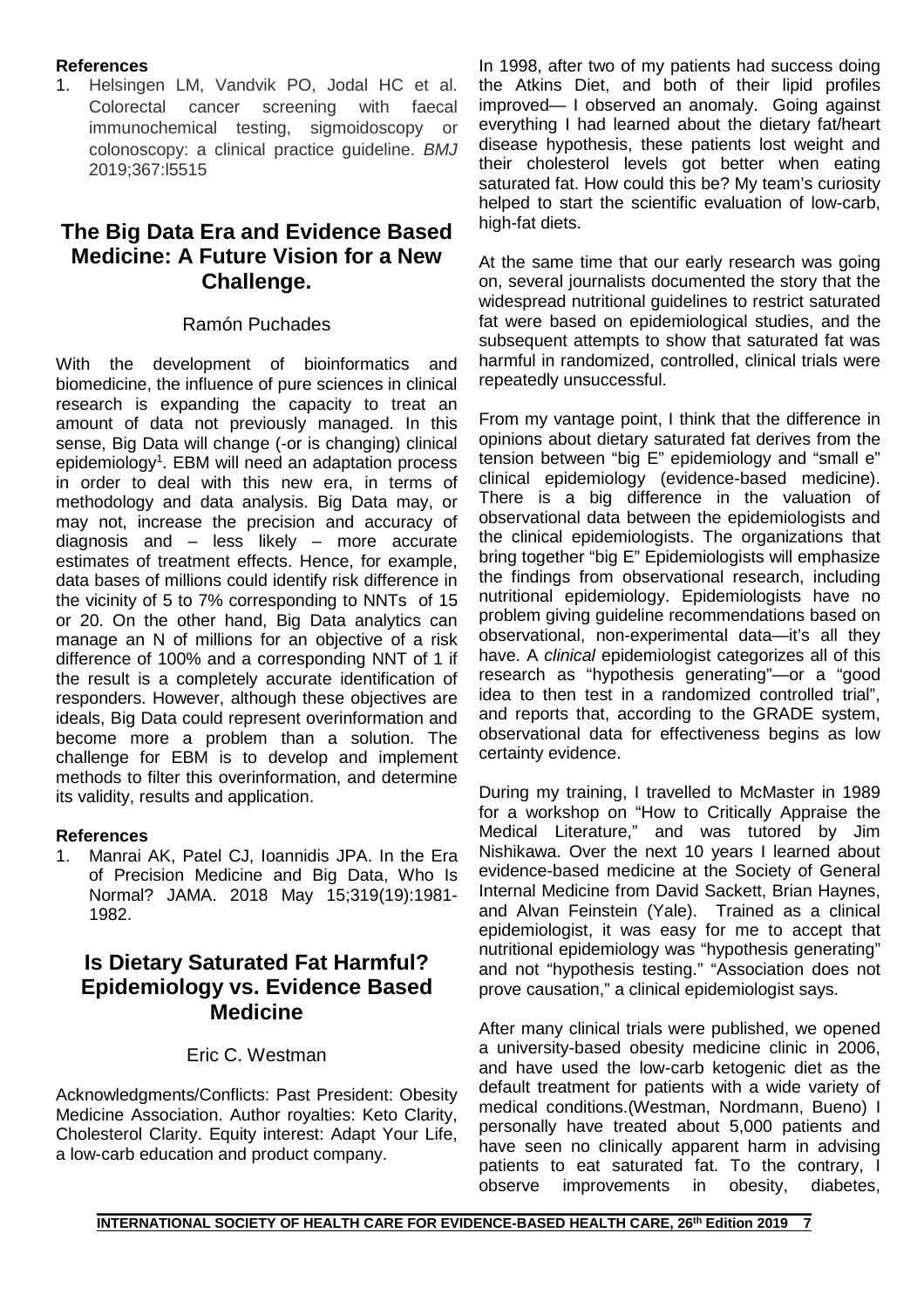hypertension and a host of other medical problems and complaints. In 2010, a meta-analysis of observational studies was published showing that consumption of saturated fat was not associated with cardiovascular disease.(Siri-Tarino) McMaster has now entered the nutritional epidemiology world with the PURE study, an observational study that followed 135,000 participants from five continents, and found that saturated and unsaturated fats were not significantly associated with risk of myocardial<br>infarction or cardiovascular disease or cardiovascular mortality.(Dehgan)

If you still believe that there is good evidence to restrict dietary saturated fat, then I recommend that you start with the books by the journalists Gary Taubes and Nina Teicholz. Yes, it IS possible that both positions are correct: that saturated fat IS bad when carbohydrates are consumed, AND saturated fat is NOT bad when carbohydrates are *not* consumed. In other words, the low-carb diet is simply a situation when eating saturated fat is not harmful—because you are burning it for fuel. However, I have serious doubts about saturated fat being bad even in the context of a high carbohydrate intake because these pioneering books helped me to understand the weak observational studies upon which the restriction of saturated fat was founded in the first place. Based on my research and clinical experience, I believe that there are many healthy eating patterns, and that keeping glucose and insulin low is the healthy common denominator whether someone is eating saturated fat or not.(Reaven, Volek)

So, I feel comfortable in advising people it is okay to eat saturated fat and limit carbohydrates because evidence-based medicine supports eating many healthy eating patterns, including low carb, high fat diets.

#### **Recommended reading**: **The story of the low-fat diet**

- 1. Taubes, G. Good Calories, Bad Calories. Fats, Carbs, and the Controversial Science of Diet and Health. Anchor Books, 2007.
- 2. Teicholz, N. The Big Fat Surprise. Why Butter, Meat & Cheese Belong in a Healthy Diet. Simon & Schuster, 2014.

### **Observational studies showing no relationship of dietary saturated fat and disease**

1. [Siri-Tarino PW](https://www.ncbi.nlm.nih.gov/pubmed/?term=Siri-Tarino%20PW%5BAuthor%5D&cauthor=true&cauthor_uid=20071648), Sun Q, Hu FB, [Krauss RM.](https://www.ncbi.nlm.nih.gov/pubmed/?term=Krauss%20RM%5BAuthor%5D&cauthor=true&cauthor_uid=20071648) Metaanalysis of prospective cohort studies evaluating the association of saturated fat with cardiovascular disease. [Am J Clin Nutr.](https://www.ncbi.nlm.nih.gov/pubmed/20071648) 2010 Mar;91(3):535-46.

- 1. [de Souza RJ](https://www.ncbi.nlm.nih.gov/pubmed/?term=de%20Souza%20RJ%5BAuthor%5D&cauthor=true&cauthor_uid=26268692)[,Mente A,](https://www.ncbi.nlm.nih.gov/pubmed/?term=Mente%20A%5BAuthor%5D&cauthor=true&cauthor_uid=26268692)[Maroleanu A](https://www.ncbi.nlm.nih.gov/pubmed/?term=Maroleanu%20A%5BAuthor%5D&cauthor=true&cauthor_uid=26268692) et al. Intake of saturated and trans unsaturated fatty acids and risk of all cause mortality, cardiovascular disease, and type 2 diabetes: systematic review and meta-analysis of observational studies. [BMJ.](https://www.ncbi.nlm.nih.gov/pubmed/26268692) 2015 Aug 11;351:h3978.
- 2. Dehghan M, Mente A, Zhang X, Swaminathan S, Li W, Mohan V et al. Associations of fats and carbohydrate intake with cardiovascular disease and mortality in 18 countries from five continents (PURE): a prospective cohort study. Lancet. 2017 Nov 4;390(10107):2050-2062.

# **Metabolic syndrome, insulin resistance, and cardiometabolic risk**

- 1. [Reaven GM,](https://www.ncbi.nlm.nih.gov/pubmed/?term=Reaven%20GM%5BAuthor%5D&cauthor=true&cauthor_uid=6337484) Bernstein R, Davis B, Olefsky JM. Nonketotic diabetes mellitus: insulin deficiency or insulin resistance? [Am J Med.](https://www.ncbi.nlm.nih.gov/pubmed/6337484) 1976 60:80-8.
- 2. [Volek JS,](https://www.ncbi.nlm.nih.gov/pubmed/?term=Volek%20JS%5BAuthor%5D&cauthor=true&cauthor_uid=19082851) [Phinney SD,](https://www.ncbi.nlm.nih.gov/pubmed/?term=Phinney%20SD%5BAuthor%5D&cauthor=true&cauthor_uid=19082851) [Forsythe CE](https://www.ncbi.nlm.nih.gov/pubmed/?term=Forsythe%20CE%5BAuthor%5D&cauthor=true&cauthor_uid=19082851) et al. Carbohydrate restriction has a more favorable impact on the metabolic syndrome than a low fat diet. [Lipids.](https://www.ncbi.nlm.nih.gov/pubmed/?term=Volek+JS.+Lipids+2009%3B44%3A297-309.) 2009 Apr;44(4):297-309.

### **Clinical trials of health improvement with high saturated fat diets**

- 1. Westman EC, Yancy WS, Edman JS, Tomlin KF, Perkins CE. Effect of 6-month adherence to a very low carbohydrate diet program. Am J Med 2002;113:30-36.
- 2. Volek JS, Sharman MJ, Love DM et al. Body [composition and hormonal responses to a](https://www.ncbi.nlm.nih.gov/pubmed/12077732)  [carbohydrate-restricted diet.](https://www.ncbi.nlm.nih.gov/pubmed/12077732) Metabolism. 2002 Jul;51(7):864-70.
- 3. Nordmann AJ, Nordmann A, Briel M et al. [Effects of low-carbohydrate](https://www.ncbi.nlm.nih.gov/pubmed/16476868) vs low-fat diets on weight loss and cardiovascular risk factors: a [meta-analysis of randomized controlled trials.](https://www.ncbi.nlm.nih.gov/pubmed/16476868) Arch Intern Med. 2006 Feb 13;166(3):285-93.
- 4. [Bueno NB,](https://www.ncbi.nlm.nih.gov/pubmed/?term=Bueno%20NB%5BAuthor%5D&cauthor=true&cauthor_uid=23651522) [de Melo IS,](https://www.ncbi.nlm.nih.gov/pubmed/?term=de%20Melo%20IS%5BAuthor%5D&cauthor=true&cauthor_uid=23651522) [de Oliveira SL,](https://www.ncbi.nlm.nih.gov/pubmed/?term=de%20Oliveira%20SL%5BAuthor%5D&cauthor=true&cauthor_uid=23651522) [da Rocha](https://www.ncbi.nlm.nih.gov/pubmed/?term=da%20Rocha%20Ataide%20T%5BAuthor%5D&cauthor=true&cauthor_uid=23651522)  [Ataide T.](https://www.ncbi.nlm.nih.gov/pubmed/?term=da%20Rocha%20Ataide%20T%5BAuthor%5D&cauthor=true&cauthor_uid=23651522) Very-low-carbohydrate ketogenic diet v. low-fat diet for long-term weight loss: a metaanalysis of randomised controlled trials. [Br J](https://www.ncbi.nlm.nih.gov/pubmed/23651522)  [Nutr.](https://www.ncbi.nlm.nih.gov/pubmed/23651522) 2013 Oct;110(7):1178-87.

# **Other resources**

- 1. Haynes RB, Sackett DL, Guyatt GH, Tugwell P. Clinical Epidemiology: How to do Clinical Practice Research. LWW, 2005.
- 2. Obesity: Evaluation and Treatment Essentials. Steelman GM, Westman EC, Eds. Taylor & Francis, 2016.
- 3. Ketogenic Diet and Metabolic Therapies. Expanded Roles in Health and Disease. Masino SA, Ed. Oxford University Press, 2017.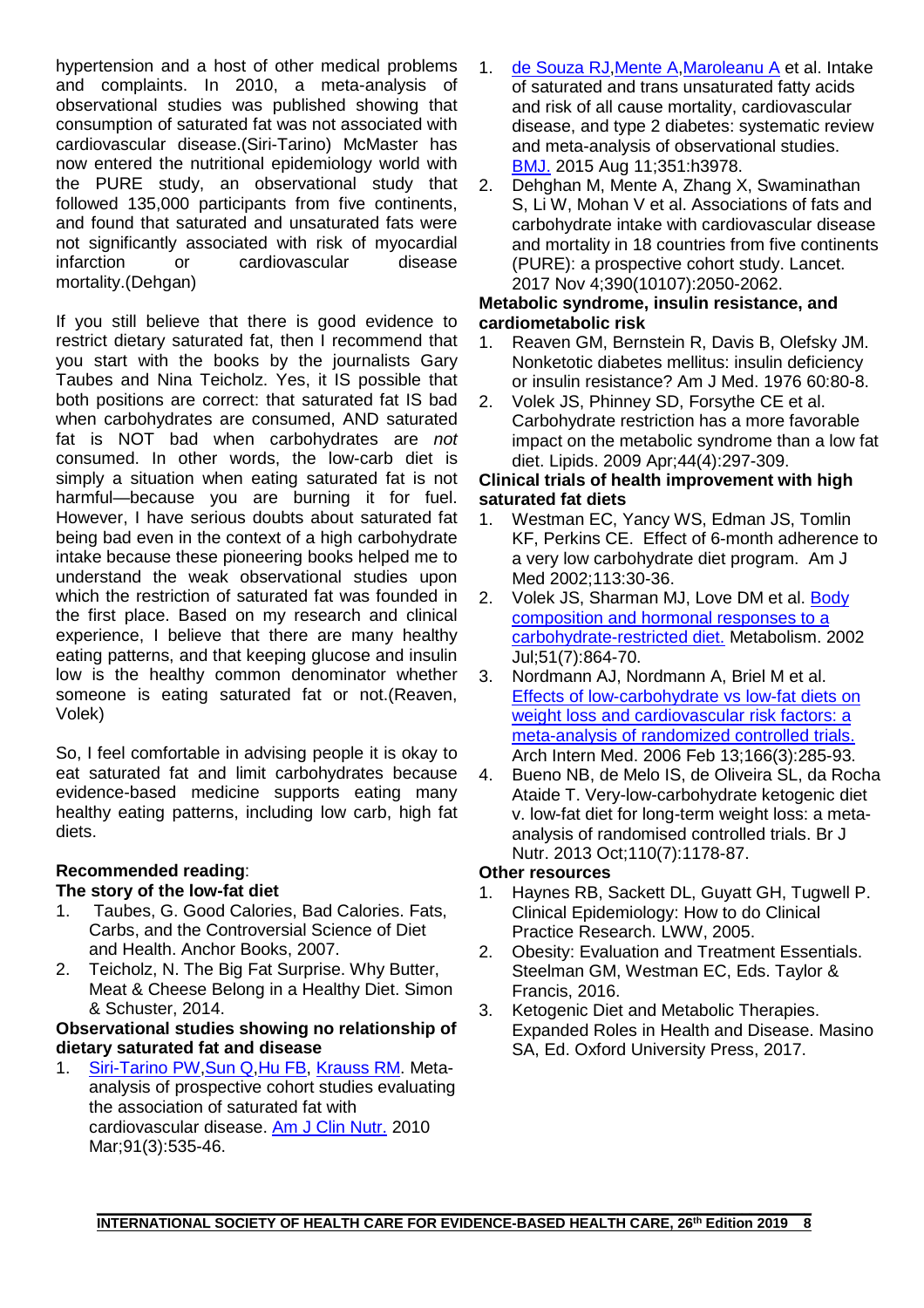# **User Involvement in the Recommendation Development Process to Improve Guideline Adherence**

Ariel Izcovich, Martin Ragusa, Marzio A Lavena, et al.

Background: one of the most attractive alternatives to narrow the evidence-practice gap is the implementation of trustworthy clinical practice guidelines. Although the last decade has seen significant advances in guideline 9methodology, important limitations still remain. Furthermore, healthcare workers frequently consider that guideline recommendations are alien to their context. This situation reduces recommendation adherence. We hypothesized that including potential guideline users in the recommendation's development process would increase compliance.

Objectives: to evaluate if a strategy that incorporates clinicians (recommendation users) in the process of recommendations development is feasible and improves recommendation adherence.

Methods (figure 1): the study was carried out in the internal medicine department of the German hospital in Buenos Aires, Argentina, between March and December 2018. Study participants (clinicians working in the department) identified 40 relevant clinical questions that were included in our study and randomized to intervention and control arms. We developed recommendations in response to the 20 questions assigned to the intervention arm following the GRADE approach. In 45-minutes meetings, the study participants, constructed recommendations in response to those questions using Evidence to

Decision frameworks and summary of findings tables developed by two GRADE methodologists. To answer the questions assigned to the control group, we adopted published recommendations. All the recommendations (intervention and control) were included in an easily accessible webpage and considered as official guidance. We prospectively identified recommendation adherence opportunities (situations in which an opportunity to adhere to one of the 40 recommendations existed) and recorded whether the clinician's course of action was consistent with the direction of the proposed recommendation (recommendation adherence). We calculated the relative risk and 95% confidence interval (CI) of recommendation adherence between intervention and control arms. In order to adjust for potential confounding, we constructed a logistic regression model considering several variables. Additionally, to account for the clustered nature of the data we performed a sensitivity analysis considering study questions as the units of analysis.

Results: during the study period, we identified 1004 recommendation adherence opportunities corresponding to the questions assigned to intervention and 1987 to control. Adherence to recommendations in response to questions assigned to the intervention arm was higher than those assigned to the control group, adjusted estimate, odds ratio (OR) 2.14 (95% CI 1.6 0to 2.83). Sensitivity analysis accounting for the clustered nature of the data informed a non-statistical difference between the study arms,  $P = 0.27$ .

Conclusions: including guideline users in the recommendation development process was feasible and may increase recommendation adherence.

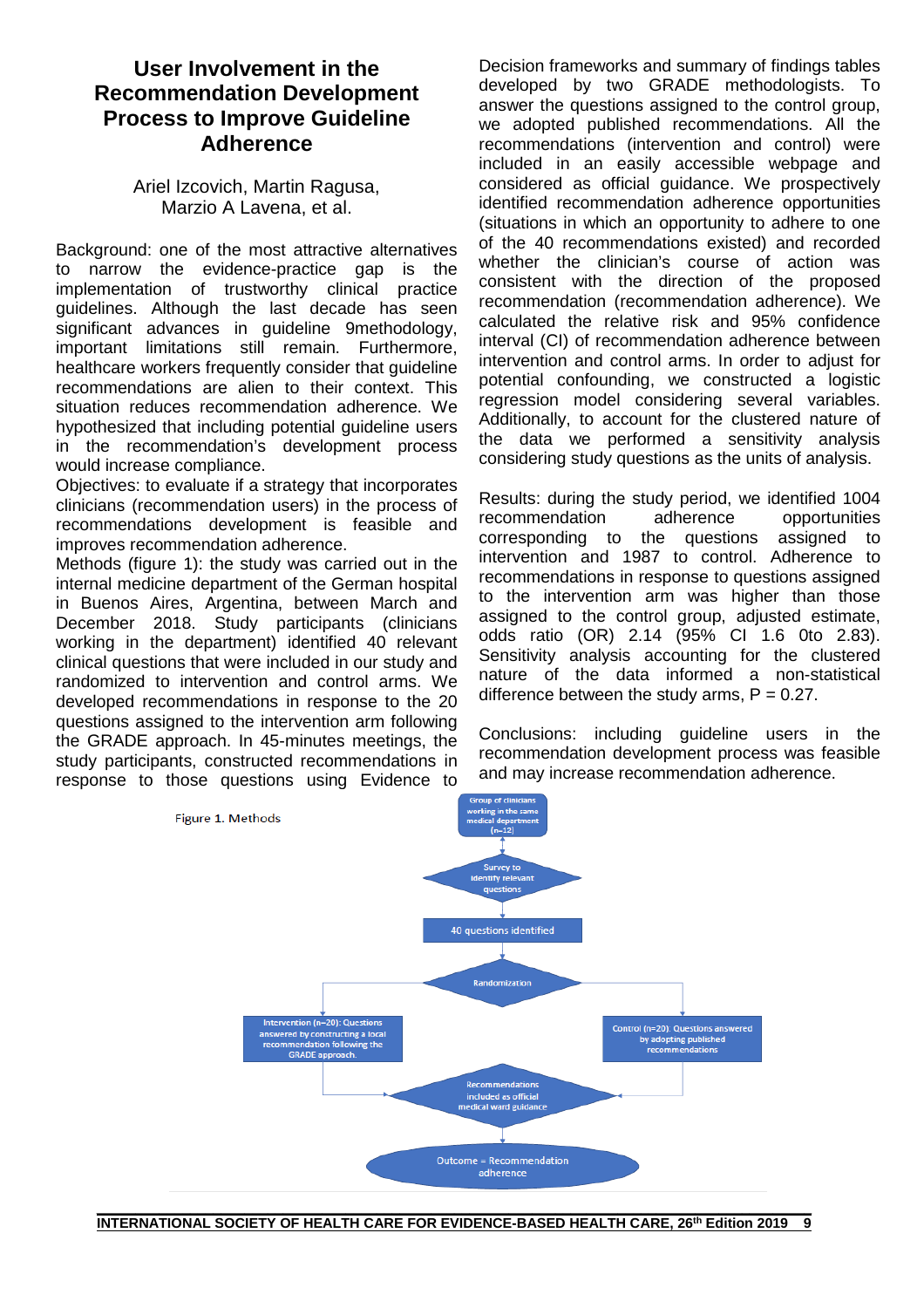# **SOURCE Evidence-Based Surgery Program Update**

### Achilles Thoma, Jessica Murphy

For many reasons, the past year marked a significant time for the Surgical OUtcomes Research CEntre (SOURCE). In February 2019 four of the SOURCE tutors ran the 19<sup>th</sup> annual evidence-based surgery workshop. This year, the attendees (surgeons, surgical fellows, surgical residents and research assistants) learned how to appraise surgical articles focused on Health-Related Quality of Life. As in the past, the attendees provided useful feedback, reporting that the workshop met all their expectations and improved their critical analysis skills.

In March 2019, the book, "**Evidence-Based Surgery: A Guide to Understanding and Interpreting the Surgical Literature**" was released by Springer Publishing. The editors of the book: A.Thoma, S.Sprague, S. Voineskos , C.Goldsmith are all SOURCE members.

This book is geared to surgeons of all specialities and settings (i.e.: academic or community). The objective is to teach these individuals how to critically appraise the results of published surgical clinical research before applying findings to their practice. With 380 pages and over 30 chapters, readers learn how to appraise information based on specific areas within the surgical literature. Examples of the chapters include: (1) randomized controlled trials in surgery, (2) surgical case series, (3) systematic reviews, (4) economic evaluations of surgical interventions, and (5) clinical practice guidelines. Each chapter begins with a surgical clinical scenario, followed by an introduction to the theme of the chapter, a literature search to find the best evidence, and a set of questions to appraise an identified article. So far, feedback from the book has been extremely positive. The book is available online from Amazon or the Springer Book Store.

Following this milestone, one of the editors (A.Thoma) who has served as the Director of SOURCE for over 10 years announced that the 2018-2019 year would be his last term. During his term as Director, SOURCE held several local and international workshops, continued with the publications in the "Users' Guides to the Surgical Literature" article series, published in the Canadian Journal of Surgery, and published the abovementioned book, inspired by this series.

The role of SOURCE within McMaster will continue under the direction of a new Director, to be announced at a later time. Please stay tuned for more information on future workshops.

#### **References**

1. Thoma A, Sprague S, Voineskos S.H., & Goldsmith C.H. (Eds.). (2019). Evidence-Based Surgery: A Guide to Understanding and Interpreting the Surgical Literature. Switzerland, AG: Springer Nature.

# **PythonMeta: A Python Package for Meta-Analysis**

### Deng Hongyong

As a versatile and robust programming language, Python is favoured by computer users for its concise code, powerful functions, and flexible deployment. It has unique advantages in data collection, analysis, and visualization. The power of Python depends on third-party modules, and although there are many excellent computing and statistics modules (such as Pandas, statmodels, etc.), they are not yet sufficient for complex, customized meta-analysis. Therefore, we have developed a Python meta-analysis package, PythonMeta, to devise meta-analysis algorithms and statistical tests for different data types, and to generate graphical results.

PythonMeta programs under the Python3.x (e.g., 3.6) framework import the data pre-processing and scientific computing of NumPy and develop visualizations based on the Matplotlib graphics library. The current version of the PythonMeta package contains three main classes, i.e., Data, Meta, and Fig, and more than 10 callable functions. It can be used for heterogeneity testing of dichotomous data and continuous data, effect-size (relative risk, odds ratio, risk difference, mean difference, and standardized mean difference) combinations with algorithms (Mantel-Haenszel, Peto, Inverse Variance, DerSimonian and Laird, etc.) of fixed and random effect models, and additional functions, such as subgroup analysis, cumulative meta-analysis, and sensitivity analysis. All analysis results can be customized to text, tables, or graphs (Forest plots and Funnel plots). PythonMeta implements third-party support for meta-analysis in Python, which is suitable for the development of desktop, server, Web, embedded API, and other application scenarios. Compared with the existing meta-analysis software, PythonMeta has the following advantages: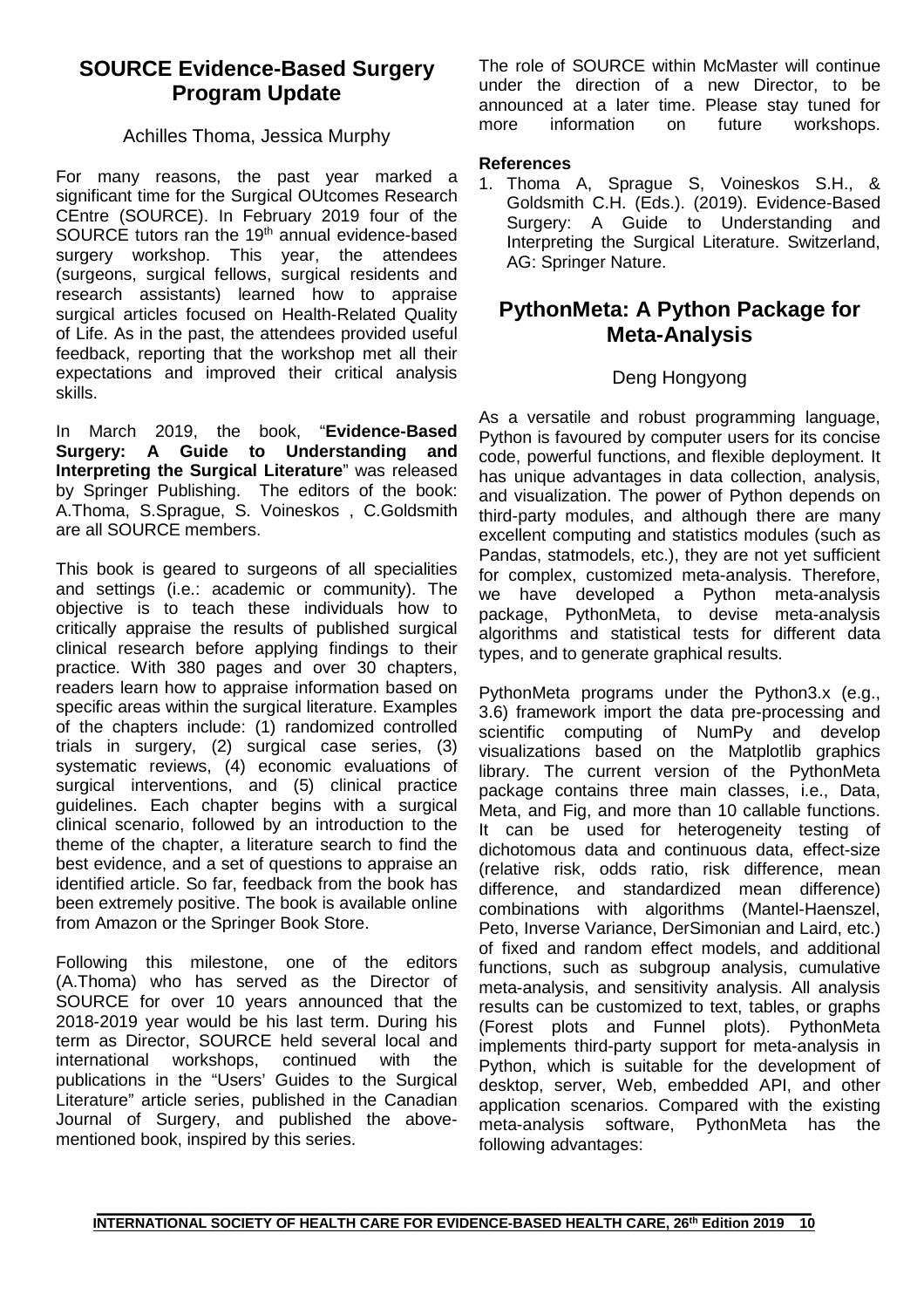- 1. Cross-platform interoperability (Python and its modules are supported in Windows, iOS, and Linux);
- 2. Functions can be highly customized according to various needs;
- 3. Network support, i.e., an online meta-analysis service can be easily realized.

The latest PythonMeta package is distributed on the<br>Python developer community (PyPI, community (PyPI,<br>
<u>Neta</u><sup>)</sup> for free [https://pypi.org/project/PythonMeta/\)](https://pypi.org/project/PythonMeta/) for free<br>installation. An online meta-analysis tool meta-analysis [\(http://www.pymeta.com\)](http://www.pymeta.com/) based on the PythonMeta module has also been successfully launched to provide free services for users.

# **GRADE Provides Guidance about how to Communicate the Results of Systematic Reviews**

### Nancy Santesso

### **Challenges communicating results**

If you ever had to read or write the conclusions of a systematic review, or summarise the results of a systematic review for health care professionals, patients, or other decision makers, then you know that it can be difficult. Imagine that you found moderate certainty evidence that the risk ratio for the effect of vitamin D compared to placebo on preventing hip fractures is 0.89 (95% CI, 0.63 to 1.18), how would you express this effect simply to readers? We have seen some creative ways to convey results: 'the evidence shows that there is at best, a modest, non-statistically significant trend in favour of vitamin D'; 'there is evidence of no effect'; or 'there is no evidence of effect'. Unfortunately, statements like these are suboptimal.

#### **Two important concepts: size of effect and certainty of evidence**

To help authors write informative statements about their results, GRADE has developed guidance. The approach for communicating results is built around two concepts: 1) the size of the effect; and 2) the certainty we have in the effect. The size of the effect is typically informed by absolute effects on an outcome (e.g., 5 fewer people out of 100 will have a hip fracture). The certainty is informed by an assessment of the evidence for an outcome: high, moderate, low, or very low.

#### **The guidance**

Consider the example above about vitamin D where there is moderate certainty evidence that the risk ratio for the effect of vitamin D compared to placebo on hip fractures is 0.89 (95% CI, 0.63 to 1.18). We

can use the Table below to write the statement following these steps:

- 1. select the category for certainty of evidence in this case it is moderate due to imprecision
- 2. make a judgement about the size of the effect using absolute effects. We can convert the relative effect to absolute using a baseline risk of hip fracture as 20 per 1000 people, and calculate the difference in effect as 2 fewer people per 1000 have a hip fracture. The size can be categorized as large, moderate, small but important, or trivial/little to no effect. In this case, we can judge it to be a small but important effect, and will see options for statements using the word 'slightly'
- 3. choose one statement from the appropriate wording options. For a small important effect of moderate certainty, the statement is "vitamin D likely reduces hip fractures slightly"

Alternatively, if you use software, such as GRADEpro [\(http://www.gradepro.org\)](http://www.gradepro.org/), you will automatically be provided with options based on the effect and the certainty of evidence. It will still be up to you to decide whether the size of the effect is large, moderate, small but important, or trivial/little to no effect.



#### **Use of the statements**

Authors of systematic reviews can communicate results using simple statements in the abstract, a plain language summary, results, discussion, and in evidence tables. Authors can also use the statements in tools and products that communicate the results of systematic reviews to decision makers, such as in the section of health care guidelines where the evidence is summarized.

The statements were originally developed to communicate the results of systematic reviews of interventions, but can be used in reviews of test accuracy (diagnosis) or prognosis. For example, the word 'associated' could be used in a review of risk factors for hip fractures, where the statement for a moderately sized association of hip fractures with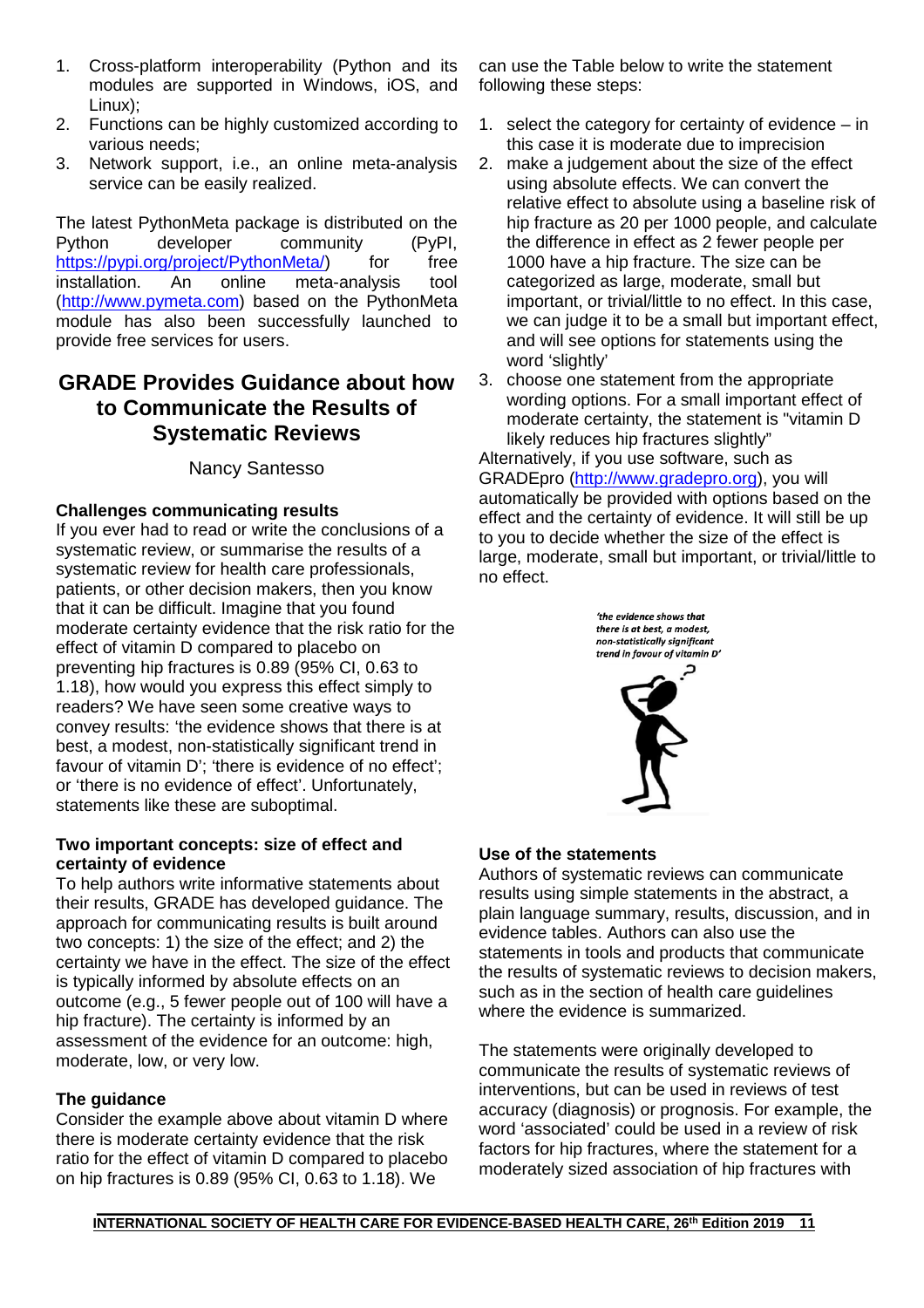age based on low certainty evidence could be written as 'age may be associated with hip fractures'.

#### **The research to develop the statements and the future**

We first developed the statements over 10 years ago and evaluated them in patients and consumers through user testing, qualitative analysis and a randomised controlled trial.<sup>1,2</sup> The system back then provided writers with one statement to communicate evidence per each of the four levels of certainty of evidence and three sizes of effect. Informal feedback indicated that people would like to have more options for the statements. After a series of workshops and meetings to obtain more formal feedback, we surveyed writers and readers of systematic reviews and guidelines about the acceptability of additional statements. Some options were deleted, such as 'it *appears* that the intervention increases outcome', because 'appears' sounded too supernatural. Based on the results, other options were finalised and the system was approved by the GRADE Working Group.

The statements were developed with user testing in multiple languages. In addition, the approach could

be applied to other types of systematic reviews and the acceptability of other statements tested. For more information about this guidance, see the following article in press: [https://www.jclinepi.com/article/S0895-](https://www.jclinepi.com/article/S0895-4356(19)30416-0/fulltext) [4356\(19\)30416-0/fulltext](https://www.jclinepi.com/article/S0895-4356(19)30416-0/fulltext)

#### **References**

- 1. Glenton C, Santesso N, Rosenbaum S, Nilsen ES, Rader T, Ciapponi A, Dilkes H. Presenting the results of Cochrane Systematic Reviews to a consumer audience: a qualitative study. Med Decis Making. 2010 Sep-Oct;30(5):566-77. [https://journals.sagepub.com/doi/pdf/10.1177/02](https://journals.sagepub.com/doi/pdf/10.1177/0272989X10375853) [72989X10375853](https://journals.sagepub.com/doi/pdf/10.1177/0272989X10375853)
- 2. Santesso N, Rader T, Nilsen ES, Glenton C, Rosenbaum S, Ciapponi A, Moja L, Pardo JP, Zhou Q, Schünemann HJ. A summary to communicate evidence from systematic reviews to the public improved understanding and accessibility of information: a randomized controlled trial. J Clin Epidemiol. 2015 Feb;68(2):182-90.

[https://www.sciencedirect.com/science/article/pii/](https://www.sciencedirect.com/science/article/pii/S0895435614002133?via%3Dihub) [S0895435614002133?via%3Dihub](https://www.sciencedirect.com/science/article/pii/S0895435614002133?via%3Dihub)

| Size of the effect estimate                                                          | <b>Suggested statements</b>                                                                                      |
|--------------------------------------------------------------------------------------|------------------------------------------------------------------------------------------------------------------|
|                                                                                      | (replace X with intervention, replace 'reduce/increase' with direction of effect, replace 'outcome' with name of |
|                                                                                      | outcome, include 'when compared with Y' when needed)                                                             |
|                                                                                      | <b>HIGH Certainty of the evidence</b>                                                                            |
| Large effect                                                                         | X results in a large reduction/increase in outcome                                                               |
| <b>Moderate effect</b>                                                               | X reduces/increases outcome                                                                                      |
|                                                                                      | X results in a reduction/increase in outcome                                                                     |
| <b>Small important effect</b>                                                        | X reduces/increases outcome slightly                                                                             |
|                                                                                      | X results in a slight reduction/increase in outcome                                                              |
| X results in little to no difference in outcome<br>Trivial, small unimportant effect |                                                                                                                  |
| or no effect                                                                         | X does not reduce/increase outcome                                                                               |
|                                                                                      | <b>MODERATE Certainty of the evidence</b>                                                                        |
|                                                                                      | X likely results in a large reduction/increase in outcome                                                        |
| Large effect                                                                         | X probably results in a large reduction/increase in outcome                                                      |
|                                                                                      | X likely reduces/increases outcome                                                                               |
|                                                                                      | X probably reduces/increases outcome                                                                             |
| <b>Moderate effect</b>                                                               | X likely results in a reduction/increase in outcome                                                              |
|                                                                                      | X probably results in a reduction/increase in outcome                                                            |
|                                                                                      | X probably reduces/increases outcome slightly                                                                    |
|                                                                                      | X likely reduces/increases outcome slightly                                                                      |
| <b>Small important effect</b>                                                        | X probably results in a slight reduction/increase in outcome                                                     |
|                                                                                      | X likely results in a slight reduction/increase in outcome                                                       |
|                                                                                      | X likely results in little to no difference in outcome                                                           |
| Trivial, small unimportant effect                                                    | X probably results in little to no difference in outcome                                                         |
| or no effect                                                                         | X likely does not reduce/increase outcome                                                                        |
|                                                                                      | X probably does not reduce/increase outcome                                                                      |
|                                                                                      | <b>LOW Certainty of the evidence</b>                                                                             |
|                                                                                      | X may result in a large reduction/increase in outcome                                                            |
| Large effect                                                                         | The evidence suggests X results in a large reduction/increase in outcome                                         |
|                                                                                      | X may reduce/increase outcome                                                                                    |
|                                                                                      | The evidence suggests X reduces/increases outcome                                                                |
| <b>Moderate effect</b>                                                               | X may result in a reduction/increase in outcome                                                                  |
|                                                                                      | The evidence suggests X results in a reduction/increase in outcome                                               |
|                                                                                      | X may reduce/increase outcome slightly                                                                           |
|                                                                                      | The evidence suggests X reduces/increases outcome slightly                                                       |
| <b>Small important effect</b>                                                        | X may result in a slight reduction/increase in outcome                                                           |
|                                                                                      | The evidence suggests X results in a slight reduction/increase in outcome                                        |
|                                                                                      | X may result in little to no difference in outcome                                                               |
| Trivial, small unimportant effect                                                    | The evidence suggests that X results in little to no difference in outcome                                       |
| or no effect                                                                         | X may not reduce/increase outcome                                                                                |
|                                                                                      | The evidence suggests that X does not reduce/increase outcome                                                    |
|                                                                                      | <b>VERY LOW Certainty of the evidence</b>                                                                        |
|                                                                                      | The evidence is very uncertain about the effect of X on outcome                                                  |
| Any effect                                                                           | X may reduce/increase/have little to no effect on outcome but the evidence is very uncertain                     |
|                                                                                      |                                                                                                                  |
|                                                                                      |                                                                                                                  |

#### **Table: Final list of statements to communicate results of systematic reviews**

**INTERNATIONAL SOCIETY OF HEALTH CARE FOR EVIDENCE-BASED HEALTH CARE, 26th Edition 2019 12**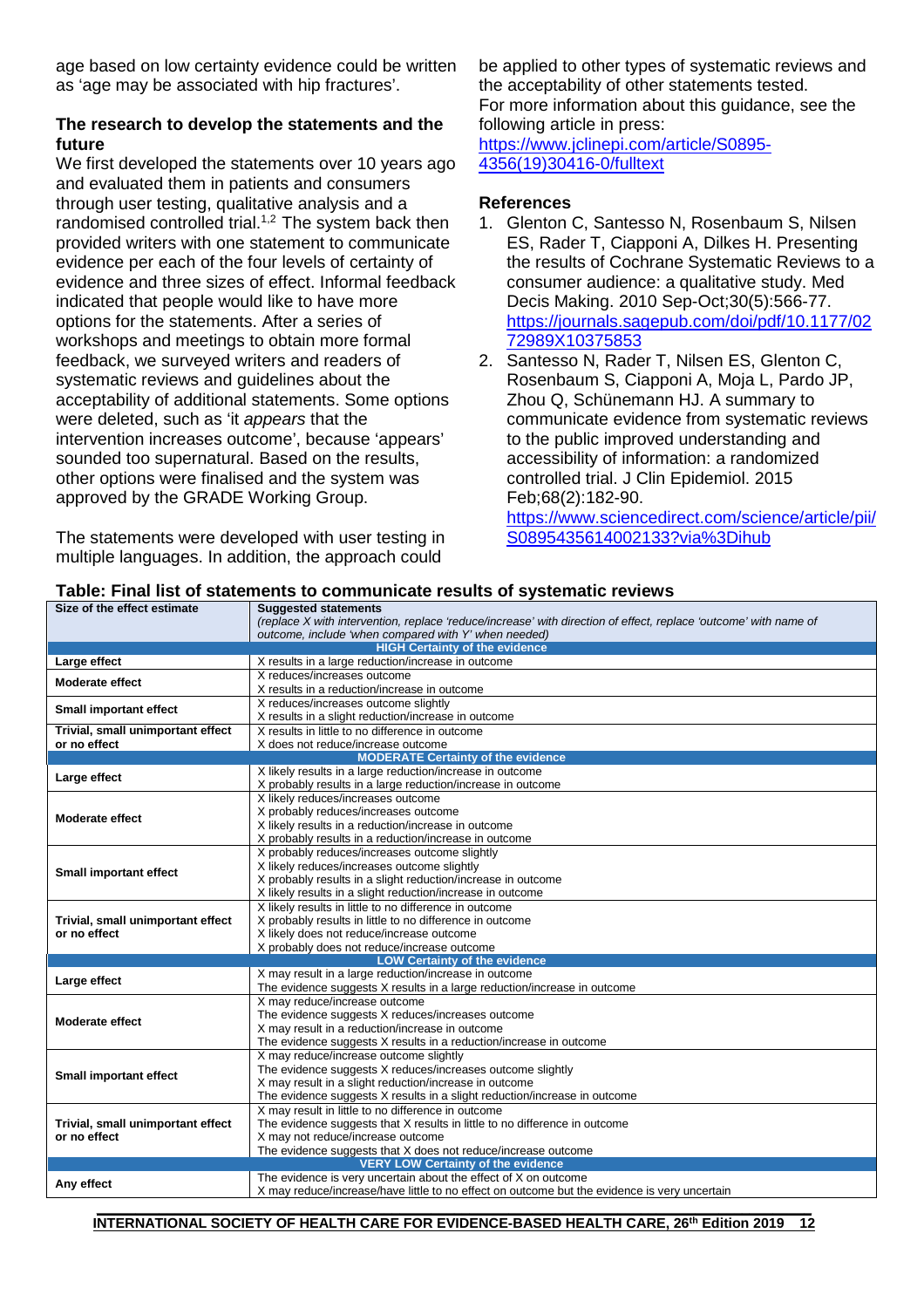# **Machine Learning In Evidence Synthesis**

### Nigar Sekercioglu

Machine learning algorithms and statistical learning methods are employed to develop and validate predictive or classification models in clinical medicine. Traditional methods include discriminant analysis, Poisson regression, generalized estimating equations, and generalized additive models whereas machine learning algorithms include tree-based methods (e.g. single classification trees and random forests), artificial neural networks, support vector machines, and Bayesian belief systems<sup>1</sup>. Machine learning methods (supervised learning with known outcomes and unsupervised learning without known outcomes) learn from the data while accommodating complex relationships between variables when interactions and non-linear relationships exist or are suspecte[d1.](#page-12-0)

These models also handle numerous predictors with potential influences on clinical outcomes and are very flexible. Therefore, regularization methods are needed to create penalized coefficients and handle overfitting. Statistical learning methods, on the other hand, are based on theory and assumptions and lack the capacity to address and explain complex relationships between predictors and outcomes. The main purpose of using these algorithms is to synthesize and interpret the data.

Additionally, machine learning algorithms have been used in topic analysis to identify relevant studies in the context of evidence synthesis. Mo *et al*. employed unsupervised machine learning techniques using the support vector machine approach to identify relevant studies for their systematic review<sup>2</sup>. Their results showed the method might reduce the workload in the title and abstract screening phase. Machine learning may hold promise for screening of large amounts of data, whether text or numerical, and for pattern recognition.

# **References**<br>1 Miller PF

- <span id="page-12-0"></span>Miller PE, Pawar S, Vaccaro B, et al. Predictive Abilities of Machine Learning Techniques May Be Limited by Dataset Characteristics: Insights From the UNOS Database. *J Card Fail.* Jun 2019;25(6):479-483.
- <span id="page-12-1"></span>2. Mo Y, Kontonatsios G, Ananiadou S. Supporting systematic reviews using LDA-based document representations. *Syst Rev.* Nov 26 2015;4:172.

# **From Medical Librarian to EBM Clinical Research Documentarist**

### Cecilia Pacheco V.

The first printed medical database was Index Medicus, developed by the USA National Library of Medicine, published in 1879 with 20,169 articles. With the growth of research, the number of indexed citations has increased exponentially. The challenge for healthcare providers is how to get a quick answer to their clinical questions.

With the emergence of evidence-based medicine, the need to efficiently find scientific support for clinical decisions has increased. Physicians can find critical support for this task by partnering with medical librarians, who can assume the role of clinical research documentarists. This partnership can help transform a clinical question into a PICOT format question (population, intervention, control outcome and time frame), which can then be used to search electronic literature databases (e.g. PubMed) for relevant citations.

Evidence alone is not sufficient to inform clinical decision-making, and both the clinical knowledge of healthcare providers and patient's values and<br>preferences require consideration. However, preferences require consideration. However, partnering with medical librarians to efficiently locate the highest quality research to inform clinical questions is an important starting point.

# **My Experience With the Evidence Based Clinical Practice Workshop (EBCP Workshop)**

### Rodrigo Gil

Many years ago, I started a Journal Club for fellows, internal medicine residents and staff physicians that has been well received, but I do not have a formal training in Evidence Based Medicine other than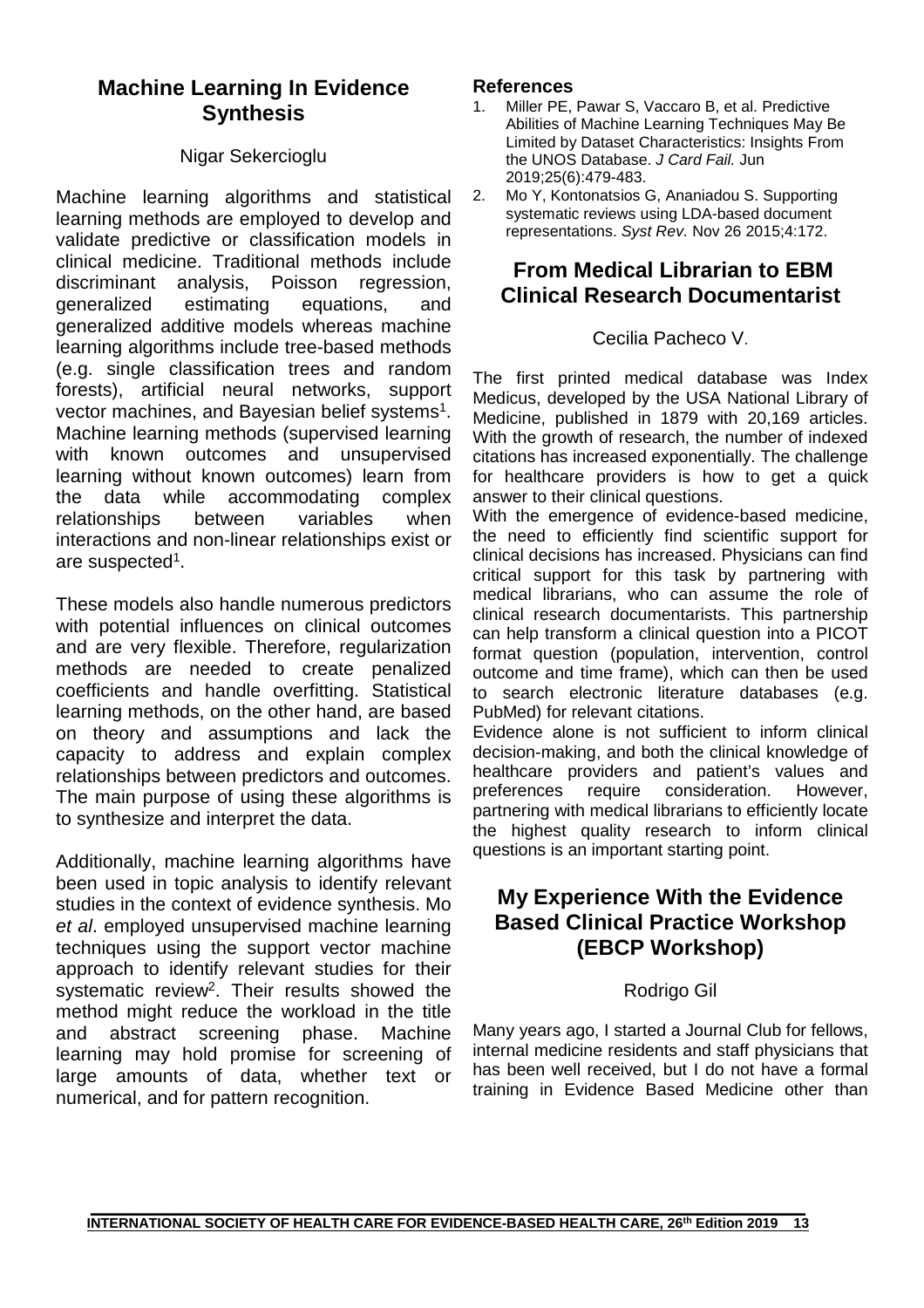some courses, including the ATS Methods in Epidemiologic, Clinical and Operations Research (MECOR). In April 2019 I attended the EBCP Workshop in McMaster because I wanted to learn new approaches to teach Evidence Based Medicine, and I had a great experience.

The EBCP Workshop, including the pre course, allowed me to review basic and advanced Evidence<br>Based Medicine concepts in large group Medicine concepts in large group presentations and small group tutorials.

My experience in the small groups was terrific, not only for the knowledge of the tutors and the librarian but also for the process of interaction and feedback among us: direct, clear, respectful and with a good sense of humor. During the workshop we were asked to highlight both the positive and negative aspects of presentations, without saying "this is wrong", instead, "this could change", or "you could avoid".

I returned to Chile very excited and decided that in each Journal Club there would be a presentation on some methodological aspect related to the paper under discussion.

For example, when we analyzed the study "Acute Myocardial Infarction after Laboratory-Confirmed Influenza Infection. N Engl J Med 2018; 378: 345- 53", we discussed association and causality. On another occasion when we analyzed the paper "Inhaled Tranexamic Acid for Hemoptysis Treatment: A Randomized Controlled Trial. Chest 2018 Dec; 154 (6): 1379-1384," we discussed measures of treatment effectiveness (e.g. RR, RRR, NNT) and also randomized trials stopped early for benefit. We have also dedicated sessions to topics such as hypothesis testing, p-values and confidence intervals.

This new approach has been very well received, and the Fellows have told me confronting unfamiliar methodology and then discussing it, has allowed them a better understanding of the study results. The Users´ Guides to the Medical literature has been very useful for preparing these presentations, and as a resource for the Journal Club tutors. We are planning to write up our experiences and publish it in a format similar to the ACP Journal Club in the "Revista Chilena de Enfermedades Respiratorias", the journal of our Society.

I highly recommend doing this course to anyone who wants to learn EBM or learn to teach EBM.

# **McMaster Evidence-Based Clinical Practice Workshops**

### Experience the BEST in EVIDENCE-BASED Health Care Education

### **Monday, June 8th - Friday, June 12th, 2020**

Come to McMaster, the birthplace of evidencebased health-care, where we offer an optional precourse in addition to one of two closely related workshops. The first caters to clinicians who wish to improve their clinical practice through enhanced skills in reading, interpreting, and applying the medical literature. The second is designed for The second is designed for clinician educators interested in enhancing their skills for teaching the principles of evidence-based practice to others. Both workshops are tailored to faculty and community internists, hospitalists, and senior and incoming chief residents. Our website: [https://ebcp.mcmaster.ca](https://ebcp.mcmaster.ca/)

#### **What is Evidence-Based Clinical Practice/Evidence-Based Medicine?**

Evidence-based clinical practice (EBCP) is an approach to health-care practice that explicitly acknowledges the evidence that bears on each patient management decision, the strength of that evidence, the benefits and risk of alternative management strategies, and the role of patients' values and preferences in trading off those benefits and risks.

#### **Why are Evidence and Values or Preferences Important?**

Clinicians are confronted daily with questions about the interpretation of diagnostic tests, the harm associated with exposure to an agent, the prognosis of a disease in a specific patient, the effectiveness of a preventive or therapeutic intervention, and the relative costs and benefits associated with these decisions. Both clinicians and policy makers need to know whether the conclusions of a primary study or a systematic review are valid, and whether recommendations in clinical practice guidelines are sound.

Members of the Health Research Methods, Evidence, and Impact (HEI) at McMaster University, in collaboration with other colleagues trained in both medicine and in clinical epidemiology, have developed a set of common sense strategies to assist in the critical appraisal of evidence. They have also developed approaches explicitly considering values and preferences in clinical decision-making, thereby encouraging the practice of EBCP.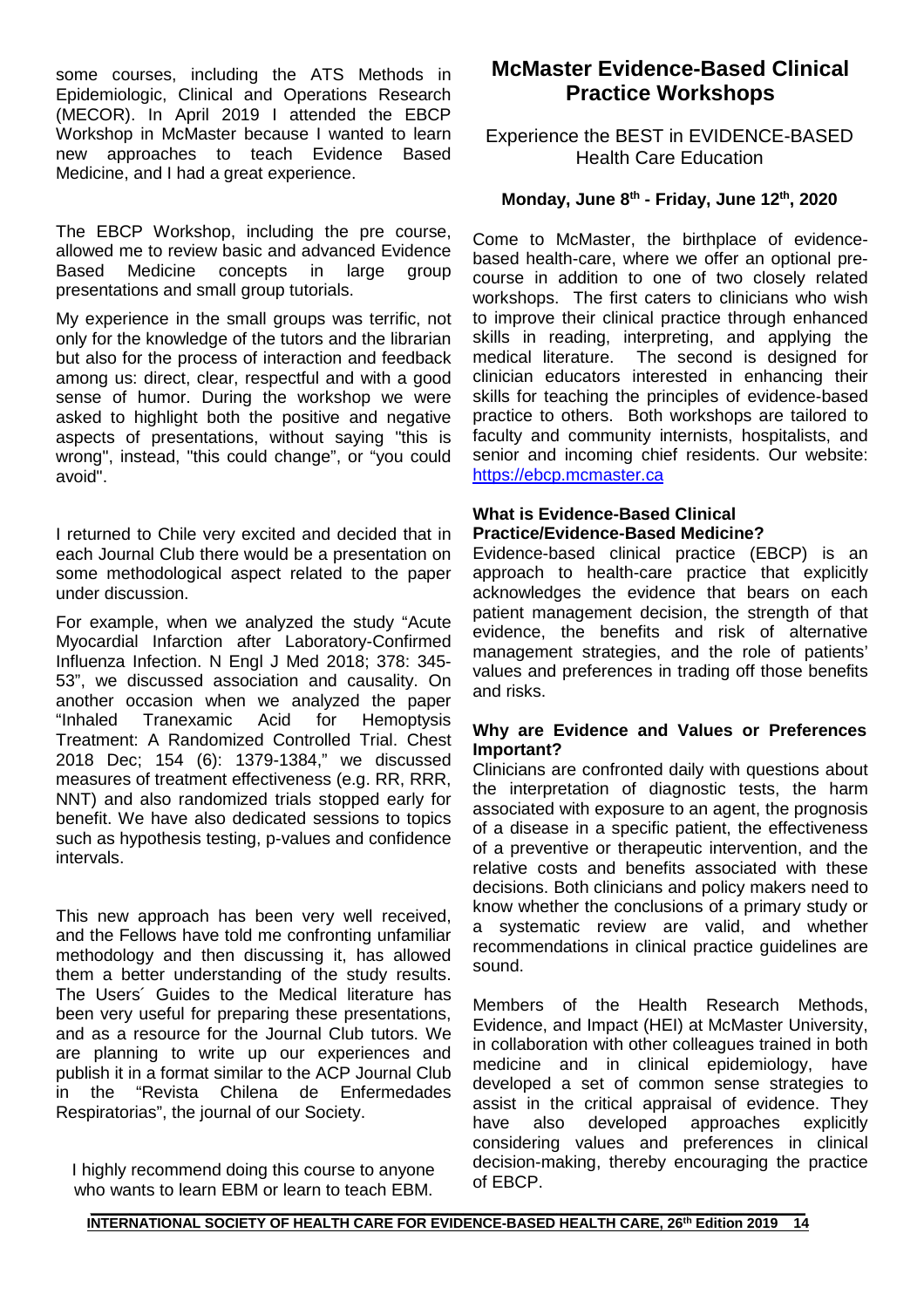#### **Workshop Objectives**

**Optional Pre-course**: An additional 4-hour large group setting pre-course for individuals wishing for an overview or refresher on **"Basic EBM Concepts"**. The pre-course requires separate registration and fees in addition to the main workshop registration. Participants must register for the Workshop to be eligible to take the Pre-course. This Pre-Course will start in the morning on Monday, June 8, 2020. See our website for more information (click "What to Expect" and then "Pre-Course").

**Optional Post-course:** An additional 3-hour large group setting post-course for individuals wishing to understand **"Developing an EBHC Curriculum"**. The post-course requires separate registration and fees in addition to the main workshop registration. Participants must register for the Workshop to be eligible to take the Post-course. This Post-Course will start in the afternoon on Friday, June 12, 2020. See our website for more information (click "What to Expect" and then "Post-Course").

Both streams: To help participants advance their skills in critically appraising the literature, and their skills in acknowledging and incorporating values and preferences in clinical decision-making.

Improve your practice stream: To acquire an understanding of common epidemiological concepts (e.g. interpreting hazard ratios, confidence intervals, critical appraisals of a systematic review) and advance their skills in using the literature for quality assurance, improving practice, and judging<br>comparative effectiveness of health care comparative effectiveness of health care interventions.

Teaching stream: To help participants learn how to teach EBCP using a variety of educational models in different settings, with different types of learners.

#### **Workshop Format**

The workshop is offered as a one-week intensive course in small group format. Participants will be learning in interactive small groups led by clinical epidemiologists and practitioners from McMaster and other institutions. The workshop will consist of small and large group sessions, individual study time and, *for the teaching stream, opportunities for workshop participants to lead teaching sessions using their own ideas, materials, and reflecting their own experiences*.

#### **What to Expect EBCP Workshop Improve Practice Stream Specifics - Learning Objectives:**

To help participants advance their skills in critically appraising the literature and their skills in acknowledging and incorporating values and preferences in clinical decision making. To acquire an understanding of common epidemiological concepts (e.g. interpreting hazard ratios, confidence intervals, critical appraisals of a systematic review) and advance their skills in using the literature for quality assurance, improving practice, and judging<br>comparative efectivness of health care comparative efectivness of health care interventions.

#### **Who Should Attend:**

Clinicians, physicians, nurses, pharmacists,<br>occupational and physiotherapists, dentists, occupational and chiropractors and other health-care professionals with limited prior exposure to concepts in evidencebased practice.

#### **Improve Practice Stream Format:**

The workshop uses small-group formats for participants to acquire new EBP skills, and to practice those skills. Learners will be expected to actively engage in small group learning including identifying learning priorities and sharing responsibility for the learning environment in the small group. For example, learners will be asked to identify key papers, concepts and examples of evidence that matters to their home practice. Learners will actively problem solve, critically appraise articles and verbalize key EBM concepts to facilitate understanding.

#### **What to Expect EBCP Workshop Teach Stream Specifics - Learning Objectives:**

To help participants advance their skills in critically appraising the literature, and their skills in incorporating values and preferences in clinical decision making.

To help participants advance their skills in *teaching*  **EBCP** using a variety of educational models in different settings, with different types of learners.

#### **Who Should Attend:**

Physicians, nurses, pharmacists, occupational and physiotherapists, dentists, chiropractors and other health-care professionals who have an understanding of the fundamentals of EBCP who anticipate future opportunities to teach the skills of EBCP to their learners.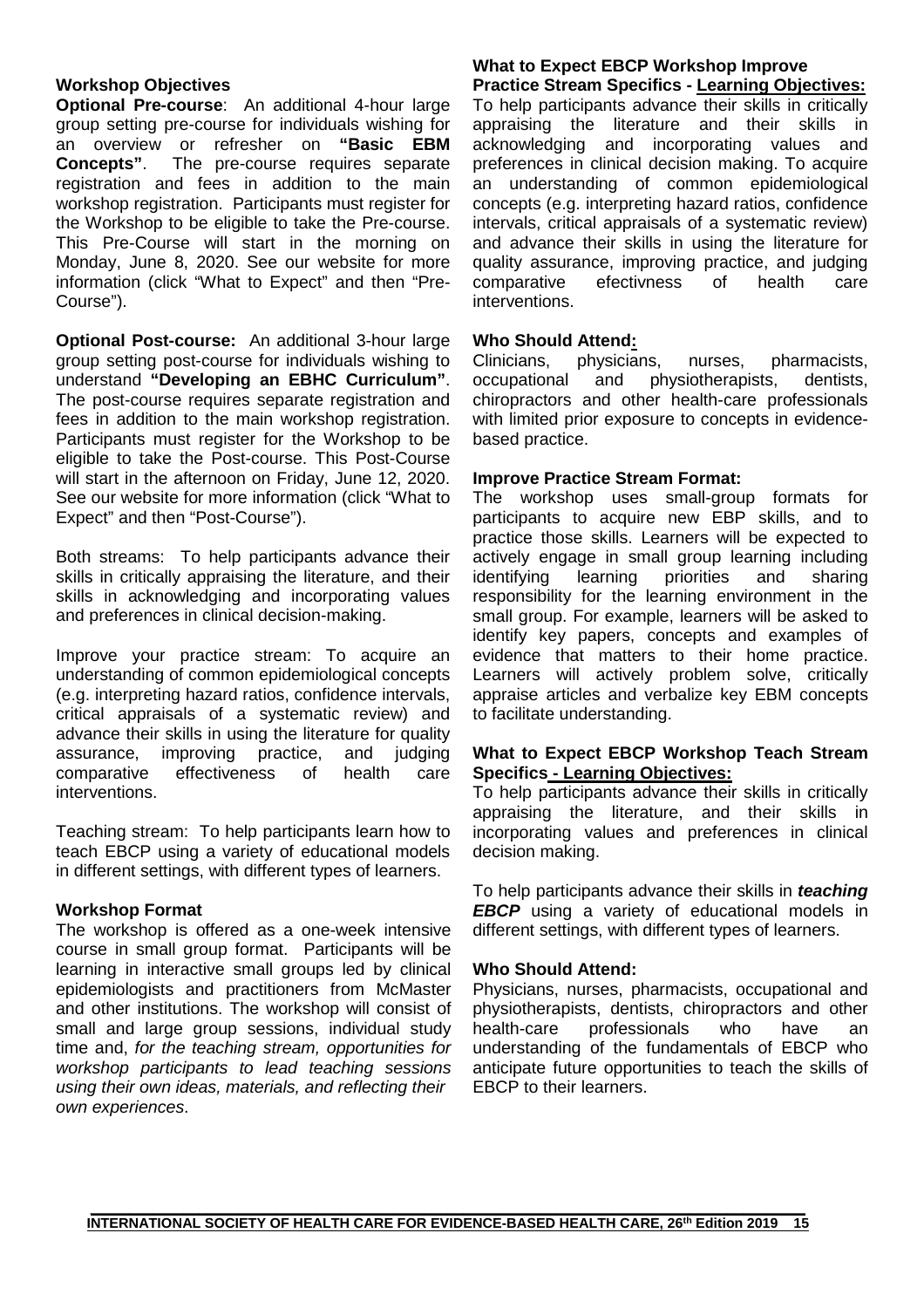#### **Teaching Stream Format:**

*What many people don't realize:* If you enroll in the teaching stream, *you will be doing some of the teaching*. The workshop uses small-group formats for participants to acquire new EBP teaching skills and to practice those skills. Role play will simulate the teachig environments of the participants.

#### **Workshop Materials**

Prior to and at the workshop, participants will have access on-line to educational materials that include literature on critical appraisal and EBCP, the small group learning format, a set of clinical problems, JAMA evidence, and a variety of other EBCP aids.

#### **Why Come to McMaster University?**

McMaster University is not only the birthplace of evidence-based medicine, and has produced the definitive evidence-based health care texts, we also continue to lead the world in innovation and advances in EBHC practice and teaching. McMaster's workshop, running for more than 25+

years, has provided the model for EBHC workshops throughout the world. Over this time, we have developed a cadre of the best EBHC educators in North America who return to the workshop year after year because of the intensely stimulating and educational environment. Come to experience the best in EBHC education!

#### **Travel Facilities and Accommodation**

The workshop will be held at McMaster University. Upon confirmation of a definite placement in the workshop, you will receive a formal letter, access to the website and background and introductory materials will be provided with general information<br>regarding specifics of the workshop, regarding specifics of the workshop, accommodation and travel.

**Travel and accommodation arrangements are the responsibility of the Registrant**. Modest accommodation is available on campus. Other accommodations are available in city hotels, 10-30 minutes away by foot, bus or car.

### **Registration Fees**

#### **\$200 discount if you register before Dec 31, 2019**

| <b>REGISTRATION FEES</b>                                       | Canadian \$    |                              |
|----------------------------------------------------------------|----------------|------------------------------|
| <b>Optional Pre-course</b><br>- Basic EBM Concepts             | \$400.00       | +13% Harmonized Sales<br>Tax |
| <b>Optional Post-course</b><br>- Developing an EBHC Curriculum | \$300.00       | +13% Harmonized Sales<br>Tax |
| One member from an institution                                 | \$2800.00      | +13% Harmonized Sales Tax    |
| Two members from an institution                                | \$2500.00 each | +13% Harmonized Sales Tax    |
| Three or more members from an institution                      | \$2200.00 each | +13% Harmonized Sales Tax    |

13% Harmonized Sales Tax (HST # R119-035-988).

**Registration fee includes**, 3rd Edition – Users' Guide to the Medical Literature, photocopying services, access to computer literature searching, Lunch for Pre-Course Participants and dinner on the first and last evenings.

**Register online at:** <https://ebcp.mcmaster.ca/>

You will receive an invoice with instructions after your ONLINE registration.

**Please refer to your registration number in all correspondence.**

**NOTE: (CANADIAN & US) PAYMENT** *BY CHEQUE ONLY***. (INTERNATIONAL) PAYMENT** *BY WIRE TRANSFER*

#### **Please Direct Any Inquiries to:**

**Gail Clark EBCP Workshop Coordinator E-mail: [clarkg@mcmaster.ca](mailto:clarkg@mcmaster.ca) Or: Laurel Grainger EBCP Workshop Registrar E-mail: [graing@mcmaster.ca](mailto:graing@mcmaster.ca)**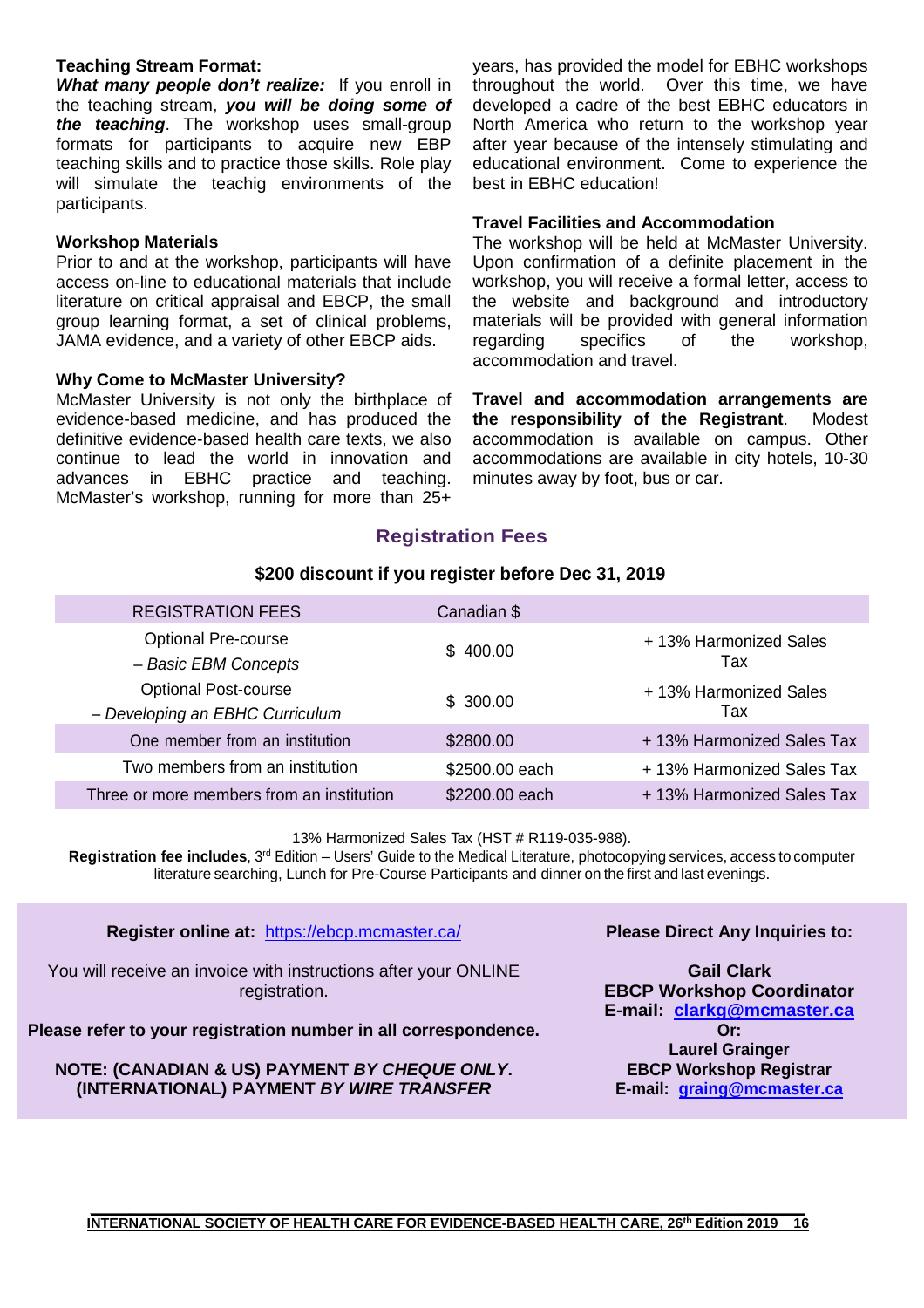### **GUEST CONTRIBUTORS**

**Sam Berkman sberkman@ucla.edu**

**Carlos Torrens Canovas [CTorrens@parcdesalutmar.cat](mailto:CTorrens@parcdesalutmar.cat)**

**Florencia Carballo [Florenciacarballosf@gmail.com](mailto:Florenciacarballosf@gmail.com)**

**Matías Carreras [mati\\_carreras8@hotmail.com](mailto:mati_carreras8@hotmail.com)**

**Hugo Catalano [hugoncatalano@gmail.com](mailto:hugoncatalano@gmail.com)**

**Agustina Ceirano [agustinaceirano@hotmail.com](mailto:agustinaceirano@hotmail.com)**

> **Emiliano Cousillas [ejc184@gmail.com](mailto:ejc184@gmail.com)**

**Juan Manuel Criniti [jmcriniti@gmail.com](mailto:jmcriniti@gmail.com)**

**Hongyong Deng [denghy@shutcm.edu.cn](mailto:denghy@shutcm.edu.cn)**

**Solana Elias [selias@cas.austral.edu.ar](mailto:selias@cas.austral.edu.ar)**

**Federico Espinosa [f.espinosa19@gmail.com](mailto:f.espinosa19@gmail.com)**

**Rodrigo D Gil [rgil@clinicalascondes.cl](mailto:rgil@clinicalascondes.cl)**

**Lise Mørkved Helsingen [l.m.helsingen@medisin.uio.no](mailto:l.m.helsingen@medisin.uio.no)**

**Agustina Ipiña [agustina.ipinia@hotmail.com](mailto:agustina.ipinia@hotmail.com)** **Bradley C. Johnston [bradj49@gmail.com](mailto:bradj49@gmail.com)**

**Ailen Lanfranchini [ailen.lanfranchini@gmail.com](mailto:ailen.lanfranchini@gmail.com)**

**Andrea Marcio Lavena [andrealavenam@gmail.com](mailto:andrealavenam@gmail.com)**

**María de la Paz Menendez [pachimen@gmail.com](mailto:pachimen@gmail.com)**

**Joan Miquel [joanmiquelnoguera@hotmail.com](mailto:joanmiquelnoguera@hotmail.com)**

> **Jessica Murphy murphj11@mcmaster.ca**

**Cecilia Pacheco [cecilia.pacheco@gmail.com](mailto:cecilia.pacheco@gmail.com)**

**María Noel Parodi [noelparodi.np@gmail.com](mailto:noelparodi.np@gmail.com)**

**Ramón Puchades [rpuchades@gmail.com](mailto:rpuchades@gmail.com)**

**José Luis Presas [joseluispresas@hotmail.com](mailto:joseluispresas@hotmail.com)**

**Martin Ragusa [martinalbertoragusa@gmail.com](mailto:martinalbertoragusa@gmail.com)**

> **Federico Roiter [f\\_roiter@hotmail.com](mailto:f_roiter@hotmail.com)**

**Ezequiel Saavedra [eznsaavedra@gmail.com](mailto:eznsaavedra@gmail.com)**

**Fernando Santana [fernando.santana.perez@gmail.com](mailto:fernando.santana.perez@gmail.com)**

**\_\_\_\_\_\_\_\_\_\_\_\_\_\_\_\_\_\_\_\_\_\_\_\_\_\_\_\_\_\_\_\_\_\_\_\_\_\_\_\_\_\_\_\_\_\_\_\_\_\_\_\_\_\_\_\_\_\_\_\_\_\_\_\_\_\_\_\_\_\_\_\_\_\_\_\_\_\_\_\_\_\_\_\_\_\_\_\_\_\_\_\_ INTERNATIONAL SOCIETY OF HEALTH CARE FOR EVIDENCE-BASED HEALTH CARE, 26th Edition 2019 17**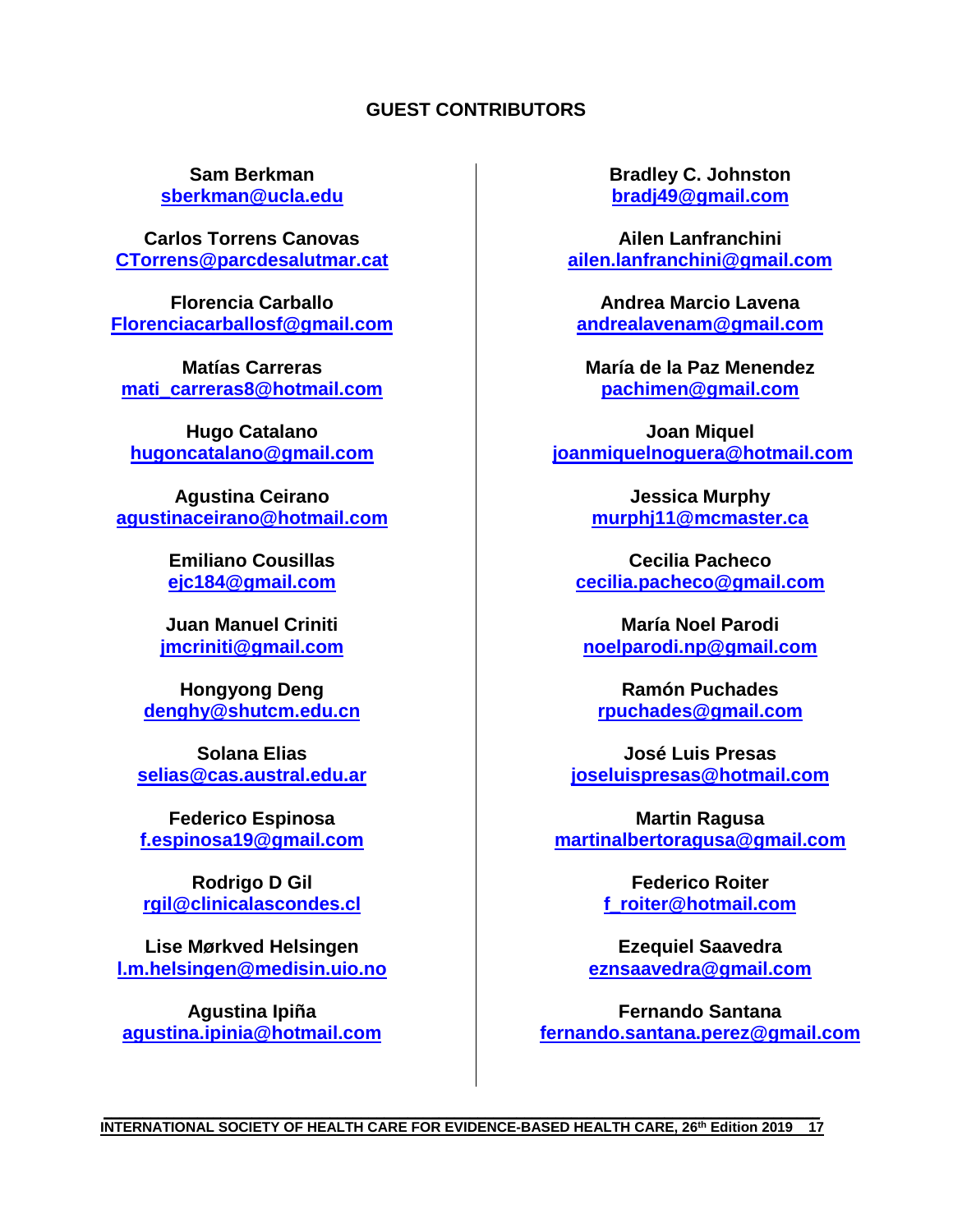**Matías Baña Tisi [mtisibana@gmail.com](mailto:mtisibana@gmail.com)**

**Fabio Gonzalez [fabiogonzalezclinicas@yahoo.com](mailto:fabiogonzalezclinicas@yahoo.com)**

> **Nancy Santesso [santesna@mcmaster.ca](mailto:santesna@mcmaster.ca)**

> **Nigar Sekercioglu [nigars2003@yahoo.com](mailto:nigars2003@yahoo.com)**

**Laura Sorrentino [sorrentinolau@gmail.com](mailto:sorrentinolau@gmail.com)**

**Achilles Thoma athoma@mcmaster.ca**

**Lucía Trevisanello [lucia.trevisanello@gmail.com](mailto:lucia.trevisanello@gmail.com)**

> **Eric Westman [westm001@duke.edu](mailto:westm001@duke.edu)**

**Dena Zeraatkar [dena.zera@gmail.com](mailto:dena.zera@gmail.com)**

## **EDITORS**

*Jason W. Busse* Associate Professor, Dept of Anesthesia McMaster University, Faculty of Health Sciences Clinical Epidemiology & Biostatistics 1280 Main Street West, HSC-2U1 Hamilton, ON L8S 4K1 Canada **[bussejw@mcmaster.ca](mailto:bussejw@mcmaster.ca)**

### *Paul Glasziou*

Professor of Evidence-Based Medicine Director of the Centre for Research in Evidence-Based Health Care, Bond University Queensland, Australia 4229 **pglaszi[o@bond.edu.au](mailto:Paul_Glasziou@bond.edu.au)**

#### *Gordon H. Guyatt*

Distinguished Professor, Clinical Epidemiology & Biostatistics McMaster University, Faculty of Health Sciences Clinical Epidemiology & Biostatistics 1280 Main Street West, HSC-2C12 Hamilton, ON L8S 4K1 Canada **[guyatt@mcmaster.ca](mailto:guyatt@mcmaster.ca)**

# **EDITORIAL ASSISTANT**

#### *Jennifer Ayres*

McMaster University, Faculty of Health Sciences Clinical Epidemiology & Biostatistics 1280 Main Street West, HSC-2C9 Hamilton, ON L8S 4K1 Canada **[ayres@mcmaster.ca](mailto:ayres@mcmaster.ca)**